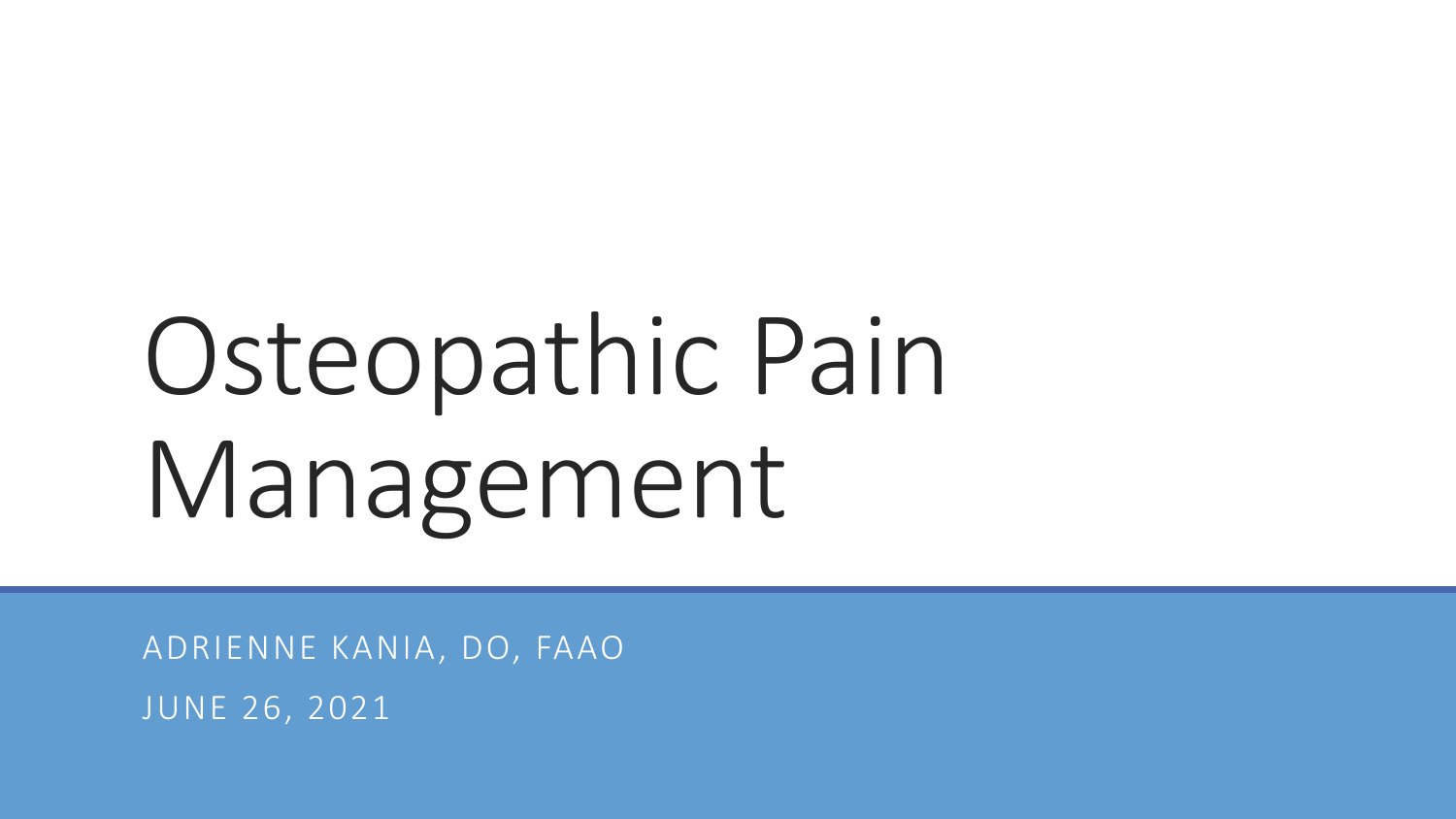### Learning Objectives

1. Demonstrate an understanding of osteopathic medicine, including its philosophy and application.

2. Be able to identify examples of the four tenets of osteopathic medicine.

3. Recognize the 5 Models of Osteopathic Care.

4. Review recent literature that demonstrates efficacy of osteopathic care for pain management.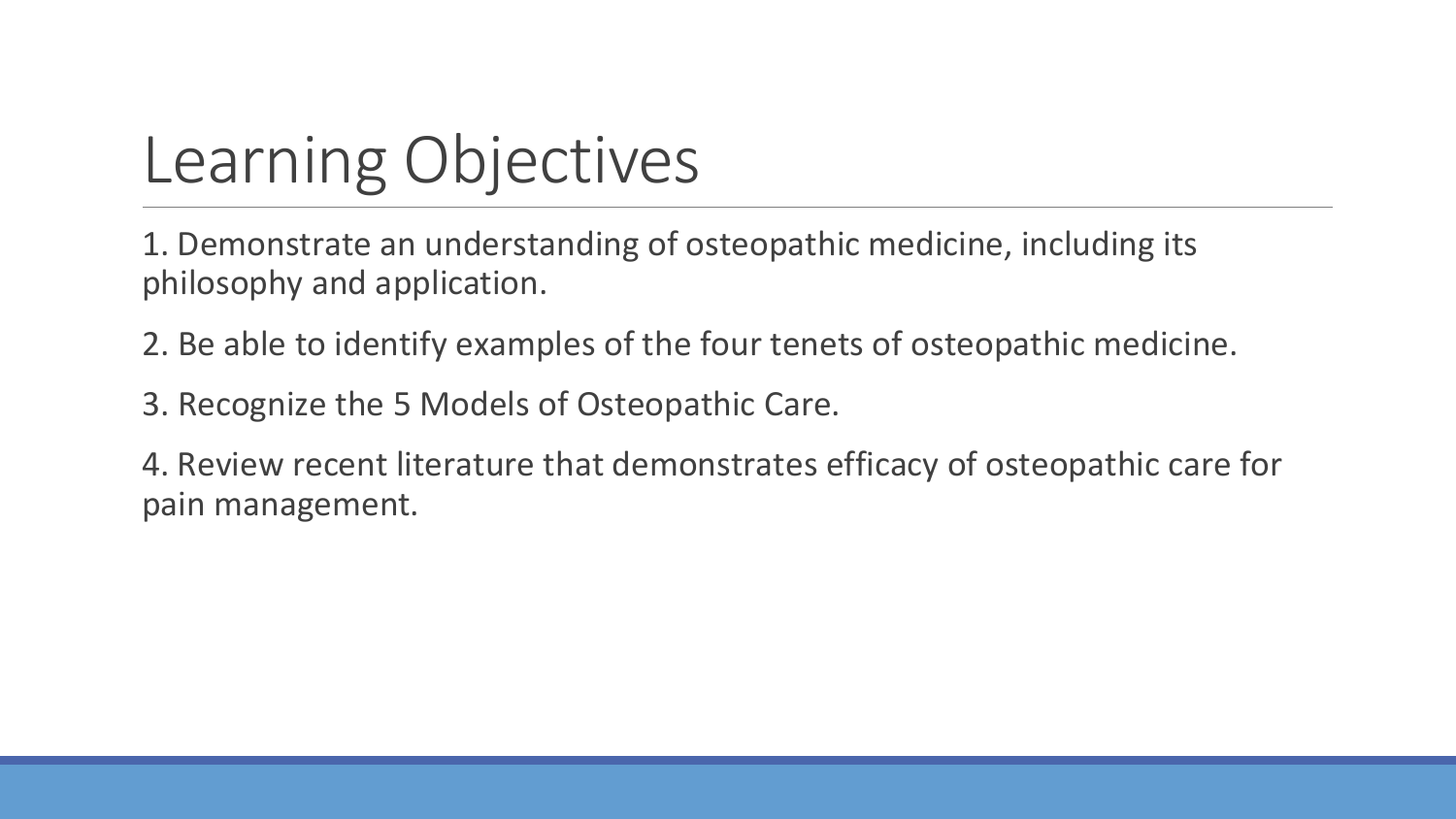#### *Terminology- Words that Matter*

OPP- Osteopathic Principles and Practices

◦ The contextual framework used to deliver patient care **(4 tenets)**

OMM- Osteopathic Manipulative Medicine

◦ System of diagnosis and manipulative treatment of somatic dysfunction

OMT- Osteopathic Manipulative Treatment **(5 models)**

- "The application of manually guided forces by an osteopathic physician to improve physiologic function and/or support homeostasis that has been altered by somatic dysfunction."
- application of single/multiple osteopathic techniques as treatment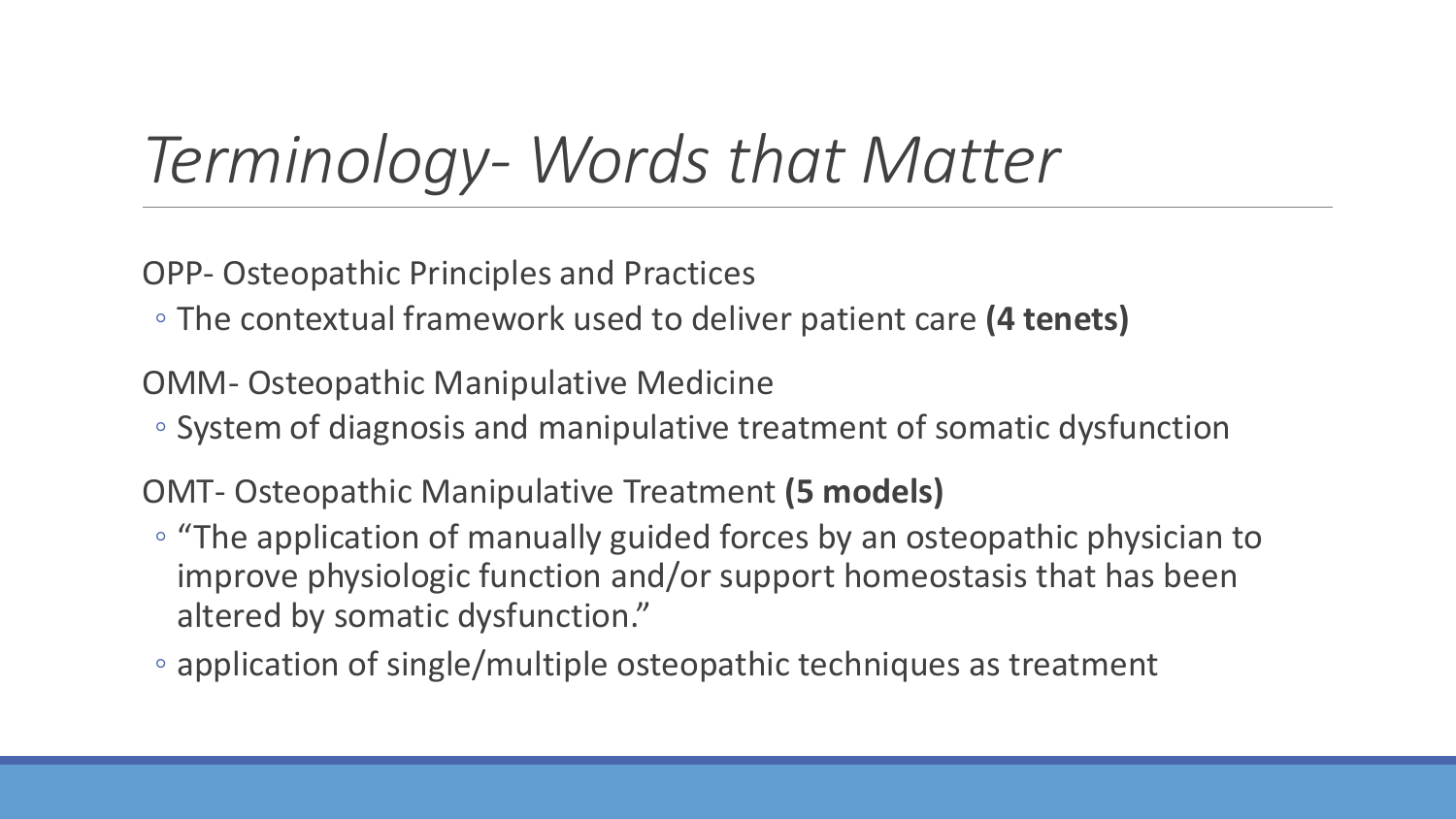#### *Terminology- Words that Matter*

SD- Somatic Dysfunction

- "Impaired or altered function of related components of the **somatic** (bodywork) system including: the skeletal, arthrodial, and myofascial structures, and their related vascular, lymphatic, and neural elements."
- Diagnosed by palpation, treated with OMT.

Osteopathic Manipulative Treatment = OMT, delivered by and osteopathic physician Osteopathic Manipulative Therapy = OMTh, delivered by an osteopathic practitioner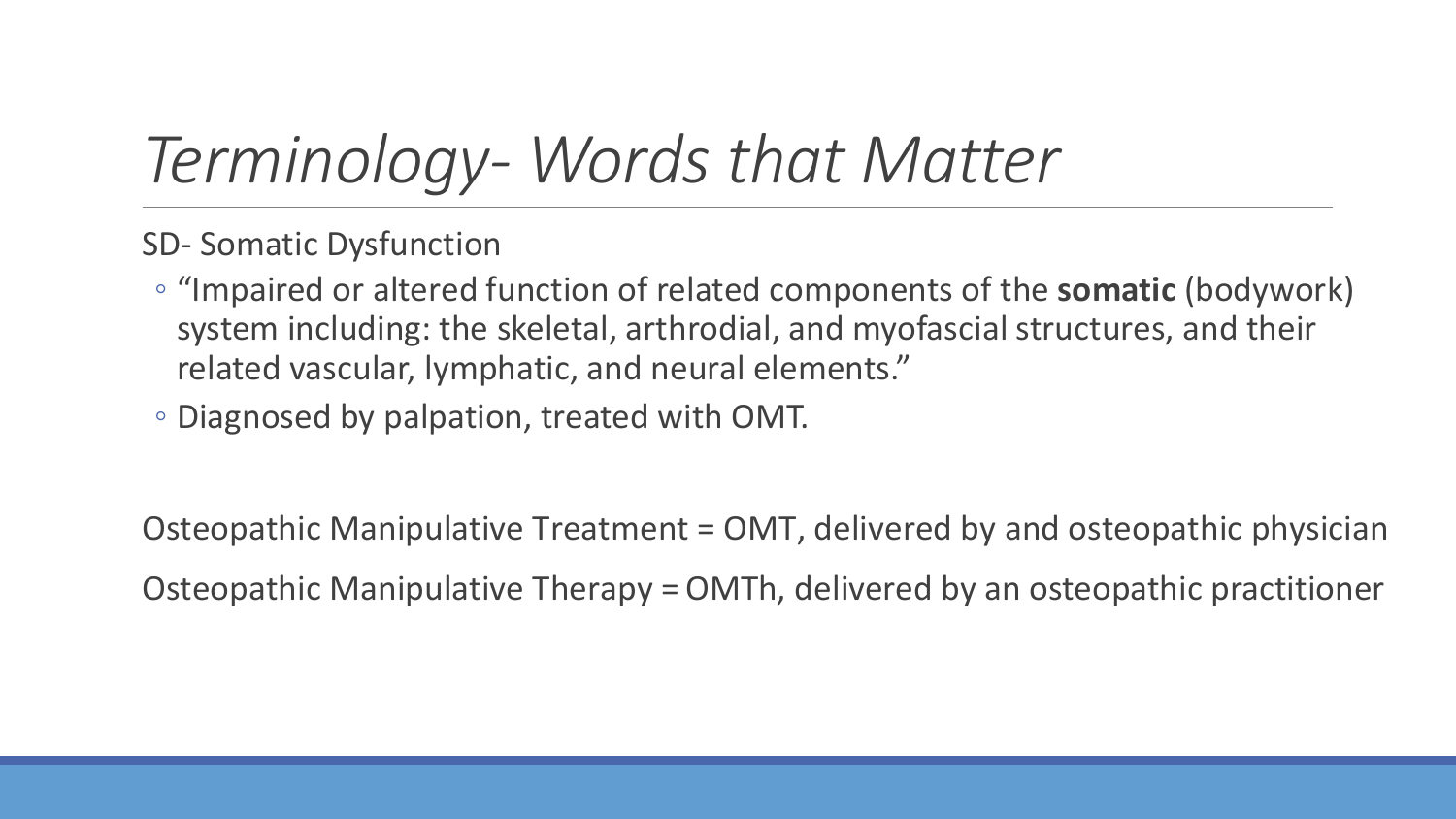#### Four Tenets of Osteopathic Medicine

A person is the product of dynamic interaction between body, mind, and spirit.

The body has self-healing, homeostatic mechanisms.

Structure and function are interrelated.

Rational treatment is based on these principles.

Patient-centered care Wholistic Cultural competence **Spirituality** Empathy Body-Mind

Self-healing **Homeostasis** Allostatic load Promote health **Wellness** 

Structure-function Somatic Dysfunction Viscerosomatic reflex Somatovisceral reflex T.A.R.T.

OMT/OMM **Therapeutics** Partnering with patients 5 Models of

Osteopathic Medicine Prevention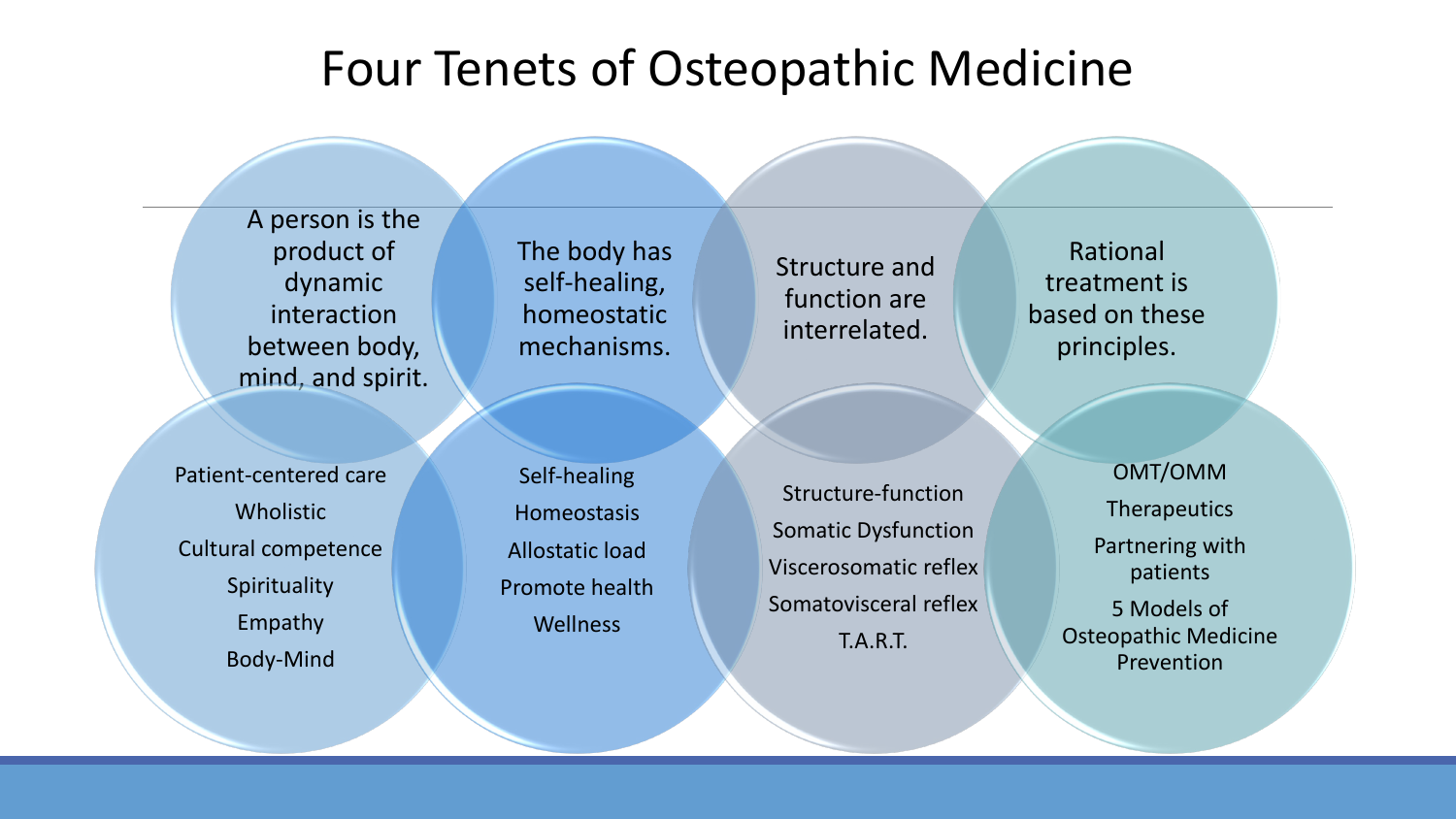#### Rationale for OMT

◆ Areas of somatic dysfunction indicate that the body (and therefore the whole person) has moved from a state of health, balance or homeostasis to a state of allostasis or stress.

**Example 20 Figure 10 Septem State State State State State State State State State State State State State State State State State State State State State State State State State State State State State State State State S** autonomic nervous system imbalance and other physiologic imbalances.

 By diagnosing somatic dysfunction (using the TART criteria), then performing OMT to correct the somatic dysfunction, we attempt to return the body to normal and optimize physiology.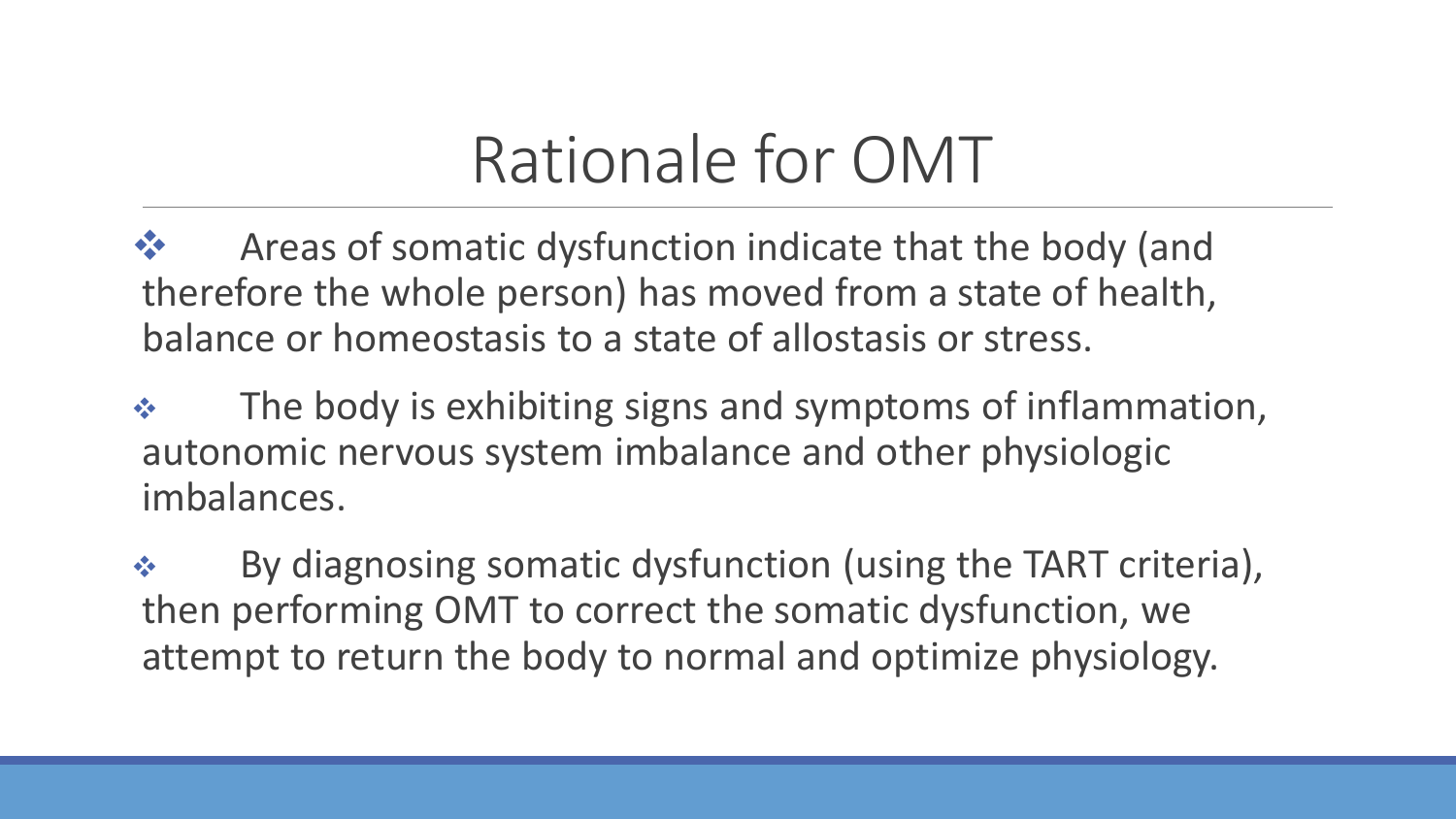| Osteopathic Five Models in the Context of the Three Domains of a Philosophy of Medicine |                                                                                                                                                                                    |                                                                                                                                                                                                                                           |                                                                                                                                                                                                                                           |
|-----------------------------------------------------------------------------------------|------------------------------------------------------------------------------------------------------------------------------------------------------------------------------------|-------------------------------------------------------------------------------------------------------------------------------------------------------------------------------------------------------------------------------------------|-------------------------------------------------------------------------------------------------------------------------------------------------------------------------------------------------------------------------------------------|
| <b>Models</b>                                                                           | Health                                                                                                                                                                             | <b>Disease</b>                                                                                                                                                                                                                            | Patient Care*                                                                                                                                                                                                                             |
| Biomechanical                                                                           | Efficient and effective posture and motion<br>throughout the musculoskeletal system                                                                                                | Somatic dysfunction; inefficient posture; joint<br>motion restrictions or hyper mobility; instability                                                                                                                                     | Alleviate somatic dysfunction utilizing the<br>osteopathic palpatory diagnosis and OMT to restore<br>normal motion and function throughout the body                                                                                       |
| Respiratory-<br>Circulatory                                                             | Efficient and effective arterial supply,<br>venous and lymphatic drainage to and<br>from all cells; effective respiration                                                          | Vascular compromise, edema, tissue congestion'<br>poor gas exchange                                                                                                                                                                       | Remove mechanical impediments to respiration and<br>circulation and relieve congestion and edema by<br>improving venous and lymphatic drainage                                                                                            |
| Neurological                                                                            | Efficient and effective sensory processing,<br>neural integration and control, autonomic functions, central and peripheral<br>balance, central and peripheral nervous<br>functions | Abnormal sensation, imbalance of autonomic<br>sensitization/malfunction; pain syndromes                                                                                                                                                   | Restore normal sensation, neurological processes<br>and control; alleviate pain                                                                                                                                                           |
| Metabolic-Energy                                                                        | Efficient and effective cellular metabolic<br>processes, energy expenditure and<br>exchange, endocrine and immune<br>regulation and control                                        | Energy loss, fatigue, ineffective metabolic<br>processes, toxic waste buildup, inflammation,<br>infection, poor wound healing, poor nutrition;<br>adverse response to medication; loss of endocrine control<br>control of vital functions | Restore efficient metabolic processes and<br>bioenergetics, alleviate inflammation, infection,<br>restore healing and repair functions and endocrine                                                                                      |
| <b>Behavioral</b>                                                                       | Efficient and effective mental, emotional<br>and spiritual functions, healthy lifestyle<br>choices and activities, good social support<br>system                                   | Ineffective function due to drug abuse,<br>environmental chemical exposure or trauma, poor<br>lifestyle choices (i.e., inactivity, dietary<br>indiscretions); inability to adapt to stress or<br>environmental challenges                 | Assess and treat the whole person - physical,<br>psychological, social, cultural, behavioral and<br>spiritual aspects; collaborative partnership;<br>individualized patient care and self-responsibility for<br>healthy lifestyle choices |

\*Utilizing combinations of Osteopathic manipulative medicine, medications, surgery, and education as appropriate.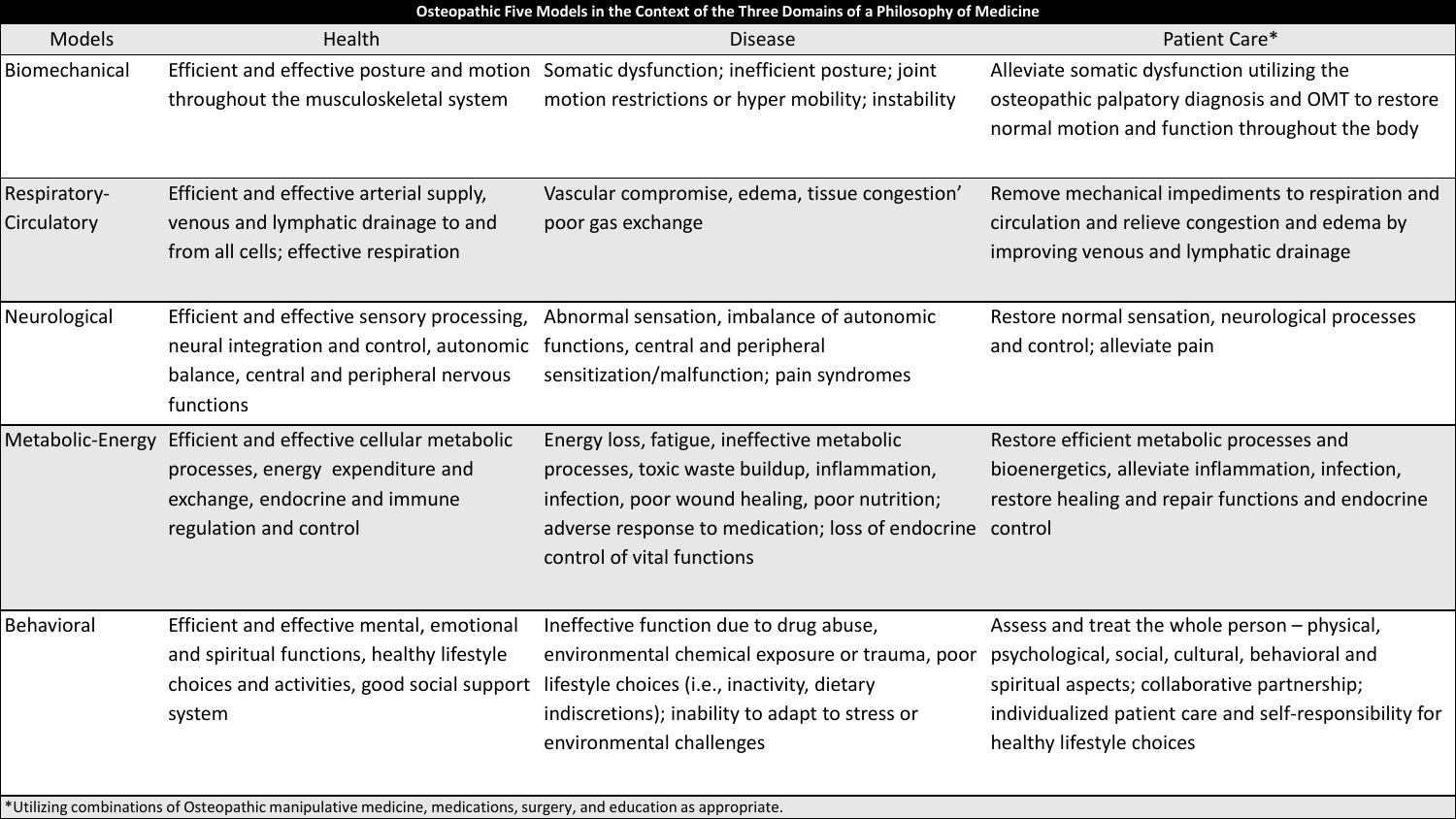## Chronic Pain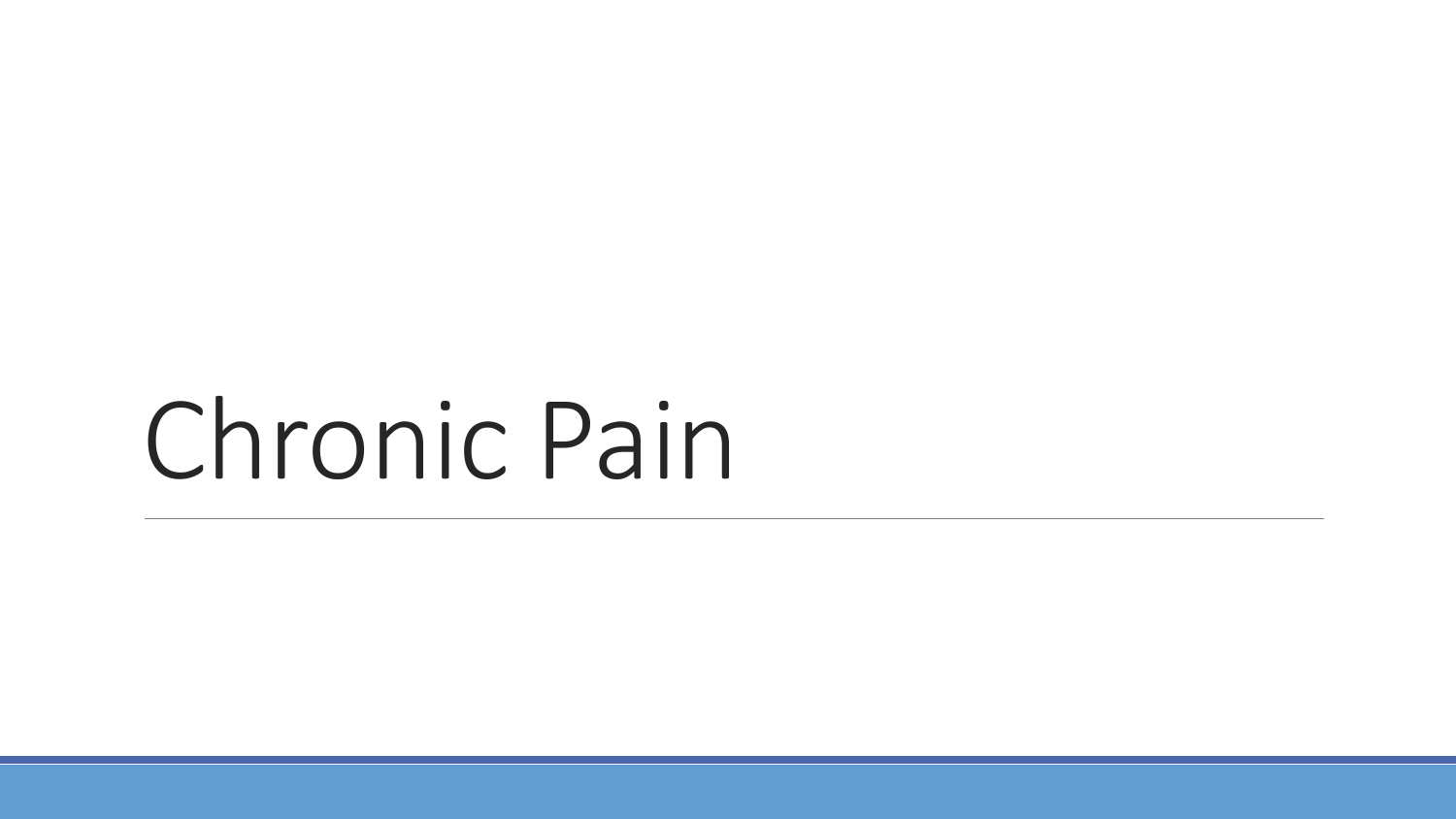#### AOA Guidelines for OMT for Patients with Low Back Pain

Meta-Analysis of Randomized Control Trials (Nov 2010) ◦**OMT significantly reduced low back pain**

- Subgroup analysis showed significant pain reduction in patients who received OMT vs active treatment or placebo/no treatment
- Pain reduction with OMT and OMTh
- Pain reduction observed during short,- intermediate-, and longterm follow-up
- **OMT for treatment of SD has not shown harm in any trial**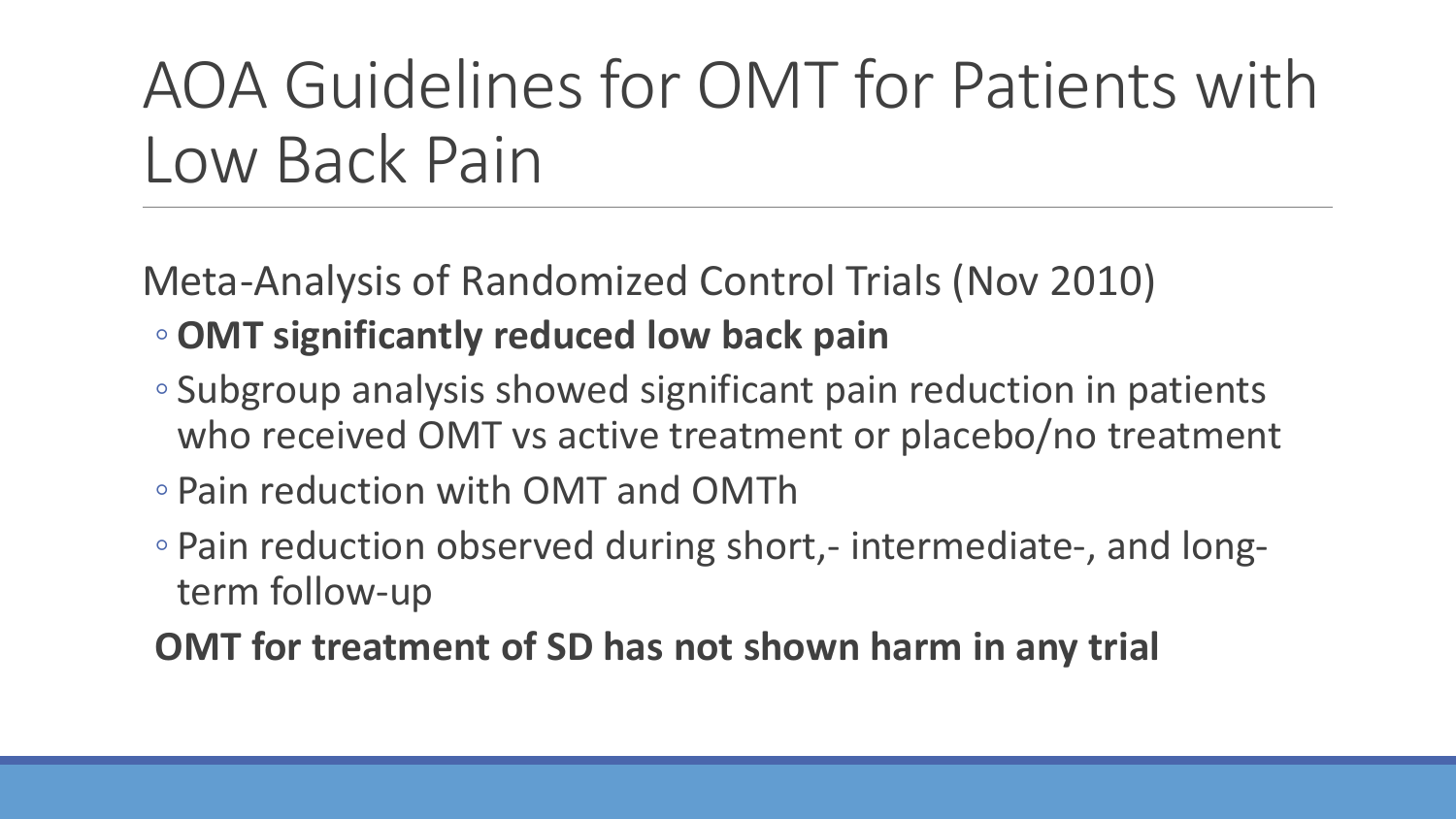AOA Guidelines for OMT for Patients with Low Back Pain - 2016 Update

Another meta-analysis since the original one done in 2010 ◦OMT significantly reduces pain in patients with LBP

- ◦Improves functional status in patients with LBP
- Found to be true in pregnant and postpartum women
- ◦Helps in acute and chronic nonspecific LBP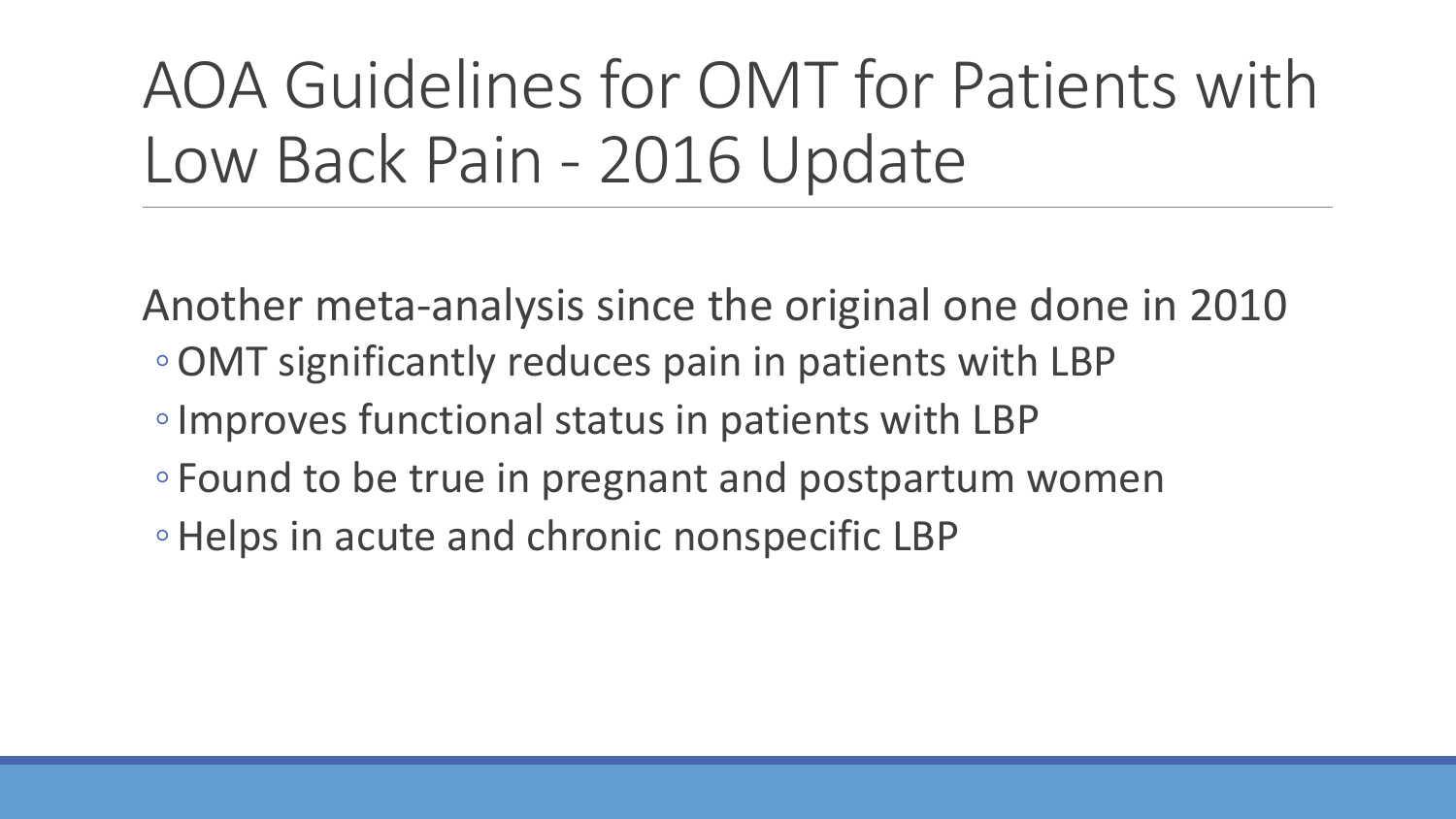### Osteopathic Care w/ & w/o OMT in Patients with Chronic LBP

Retrospective, observational, community-based study of 445 patients with chronic LBP

Used Numerical Rating Scale and Roland-Morris Disability Questionnaire and tracked medication use

288 patients used NSAIDs (64.7%)

127 patients used opioids (36.9%)

91 patients used NSAIDs and opioids (20.4%)

DOs treated 127 patients (28.5%), 79 of them received OMT for their LBP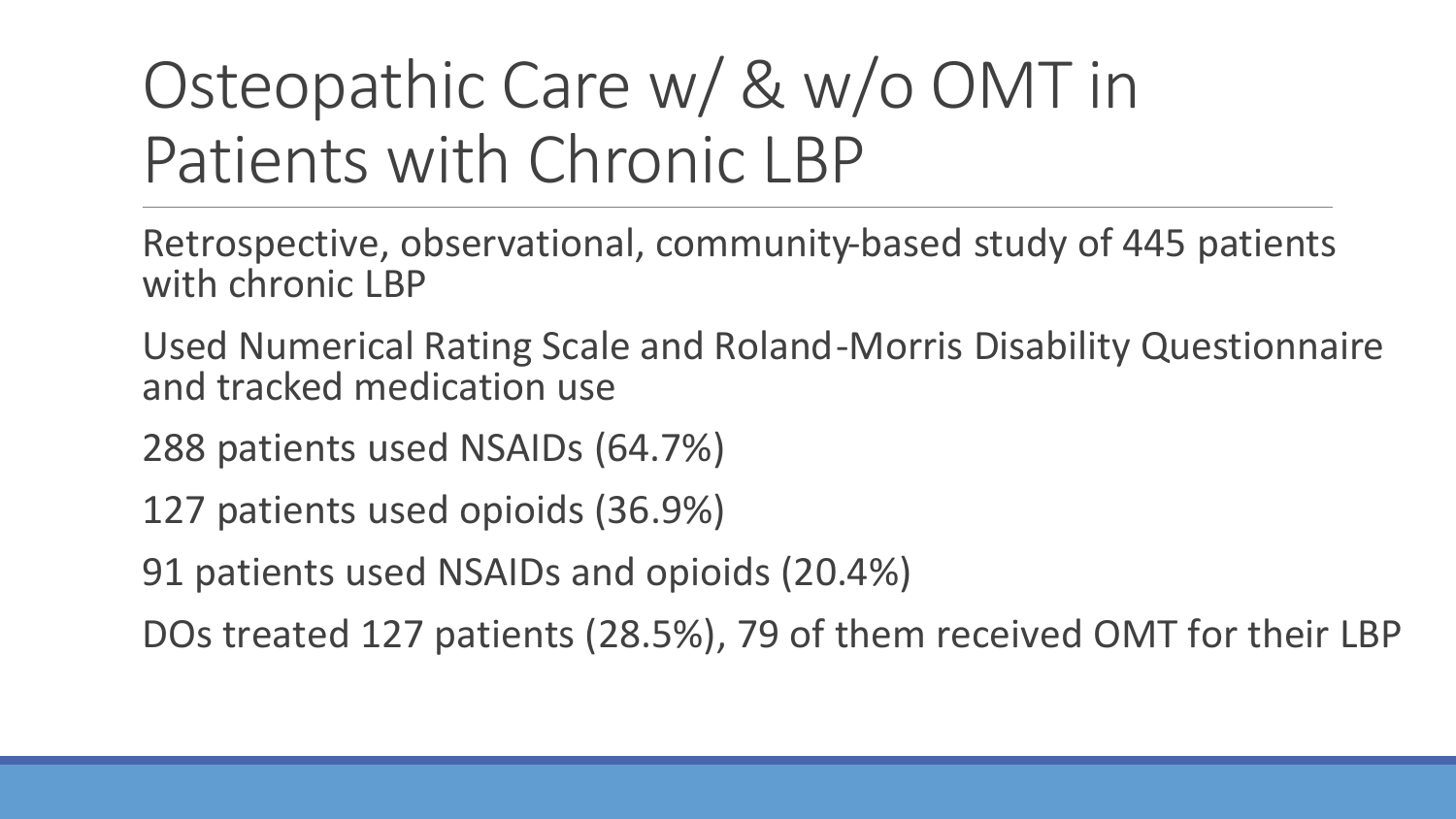### Osteopathic Care w/ & w/o OMT in Patients with Chronic LBP

No standardized regimen for the OMT

#### **Patients treated with OMT were less likely to use NSAIDs or opioids**

DO patients who did not receive OMT did not fare any better than those treated by MDs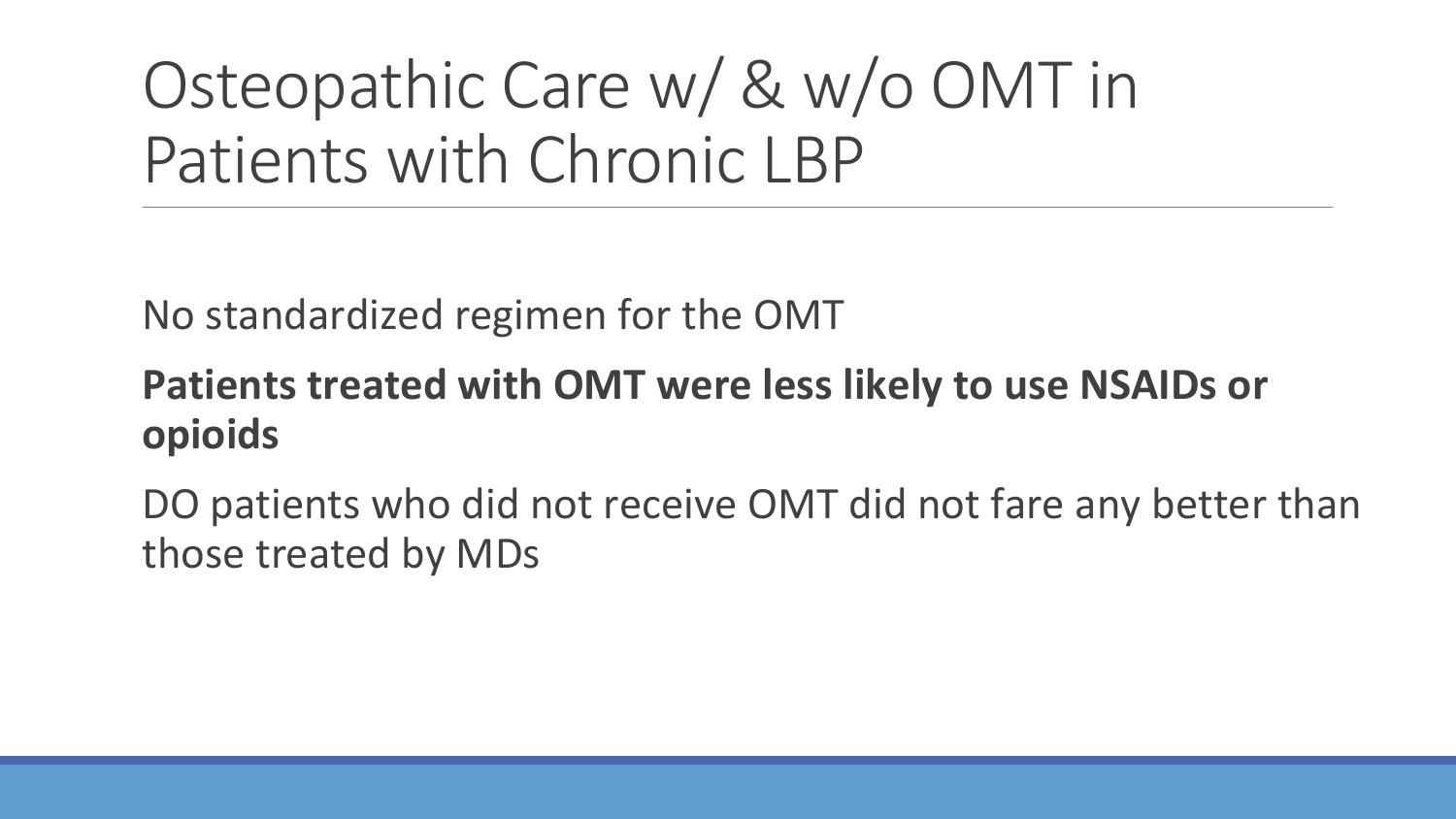#### OMT for Patients with LBP w/ and w/o Pain Medication

Subjects had LBP for a minimum of 6 months

Two groups, 10 subjects in each:

- OMT-only, saw physicians at intervals deemed appropriate for them, treatment tailored for patient
- OMT + medication, received medication and were on it for three months to allow for titration of medications before instituting OMT; if improved while receiving OMT, then Rx titrated downward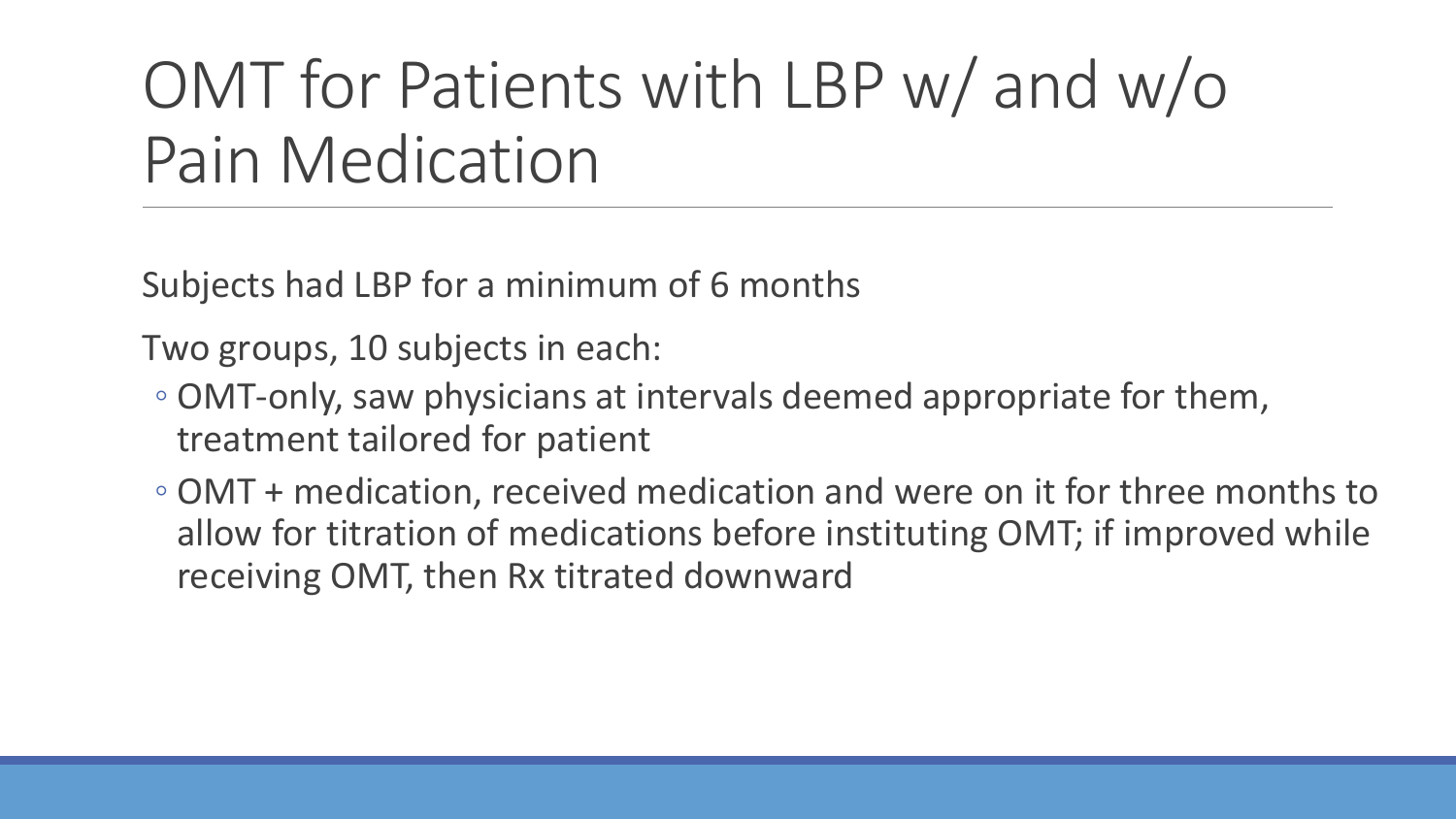#### OMT for Patients with LBP w/ and w/o Pain Medication

10 different resident physicians, sometimes the same doctor, sometimes different

OMT techniques used were Counterstrain, Muscle energy, myofascial release, High velocity low amplitude (HVLA)

Both groups showed a significant decrease in overall pain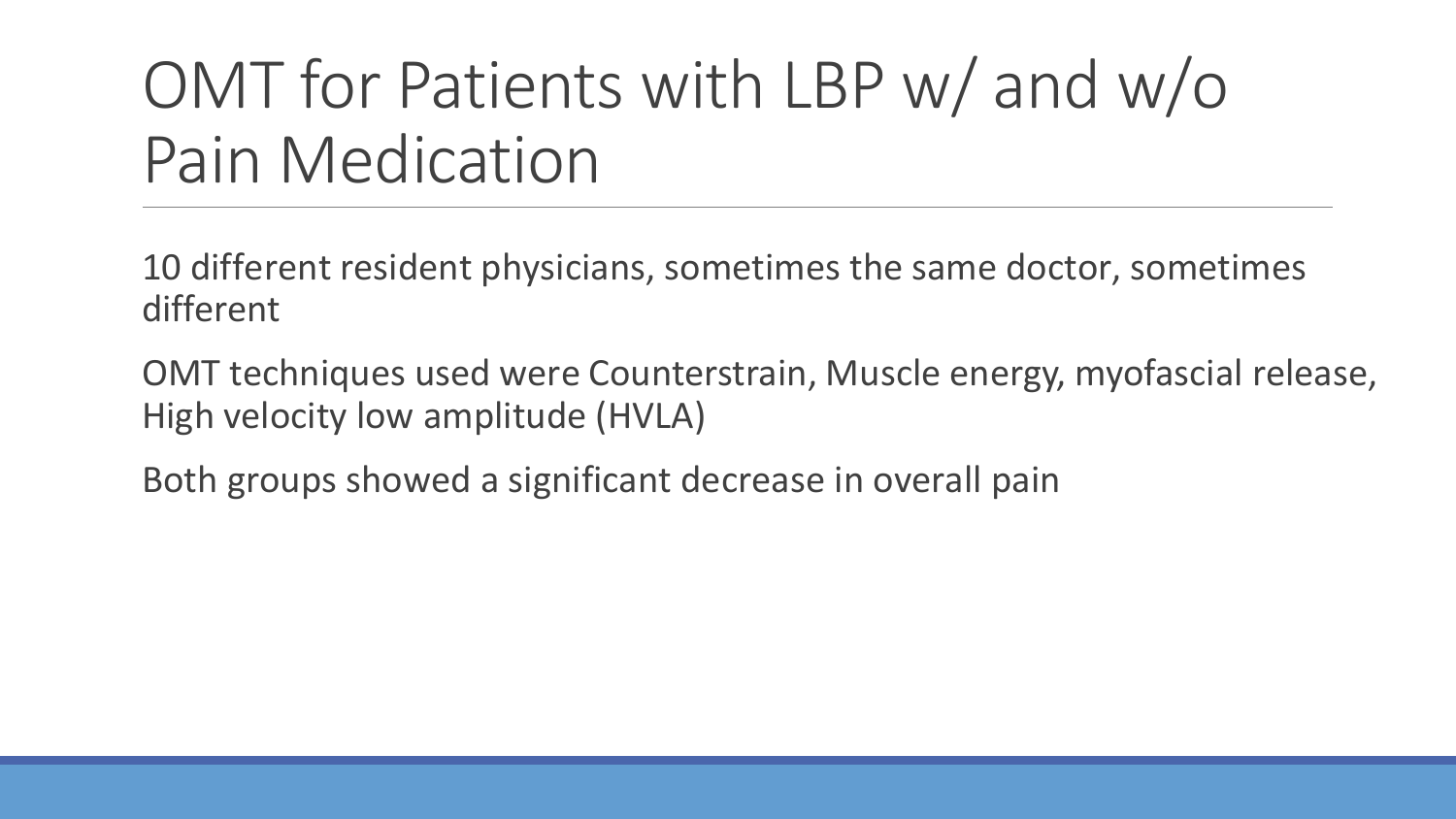#### OMT for Patients with LBP w/ and w/o Pain Medication

Both groups showed a decrease in pain

Both groups showed an increase in function based on Oswestry Disability Index of 18%

No significant improvement in the 3 months that patients were on meds w/o OMT

Only 2/10 were using cyclobenzaprine at the end of the study

Only 1/10 was using an opiate, but not statistically significant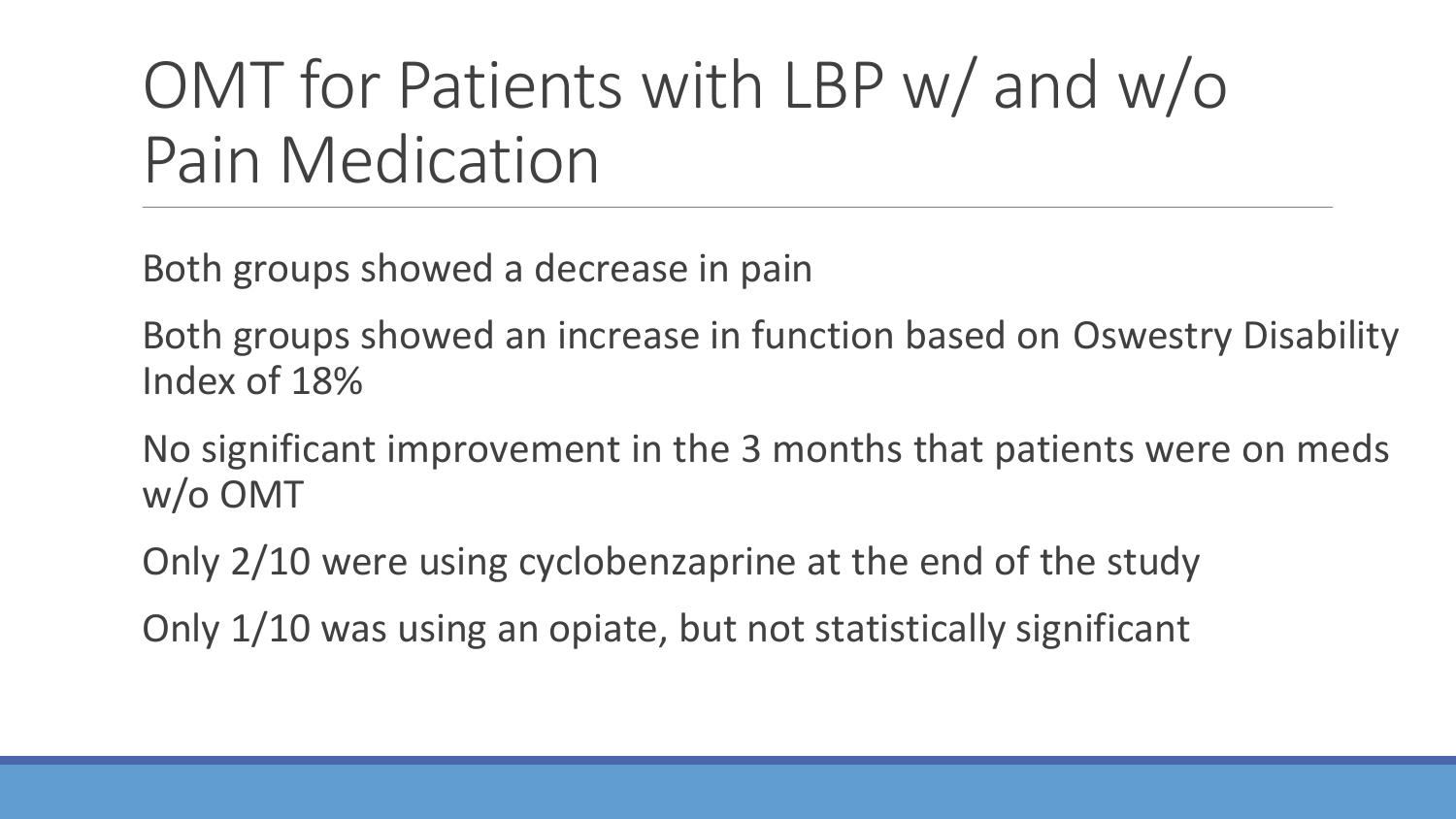#### OMT and Work Status

Observational study of 1013 records from 27 family medicine residencies

◦ 474 records excluded due to comorbid disease or loss of reflexes

Of the 539 records analyzed

- ADLs limited in 42%
- Previous history of LBP in 66%
- PE:
	- No sensory or proprioceptive deficits 88%
	- Motor function normal in 74.5%
	- Normal ankle and knee reflexes in 91%

**Patients treated with OMT had reduced use of Rxs and reduced missed workdays or restricted workdays**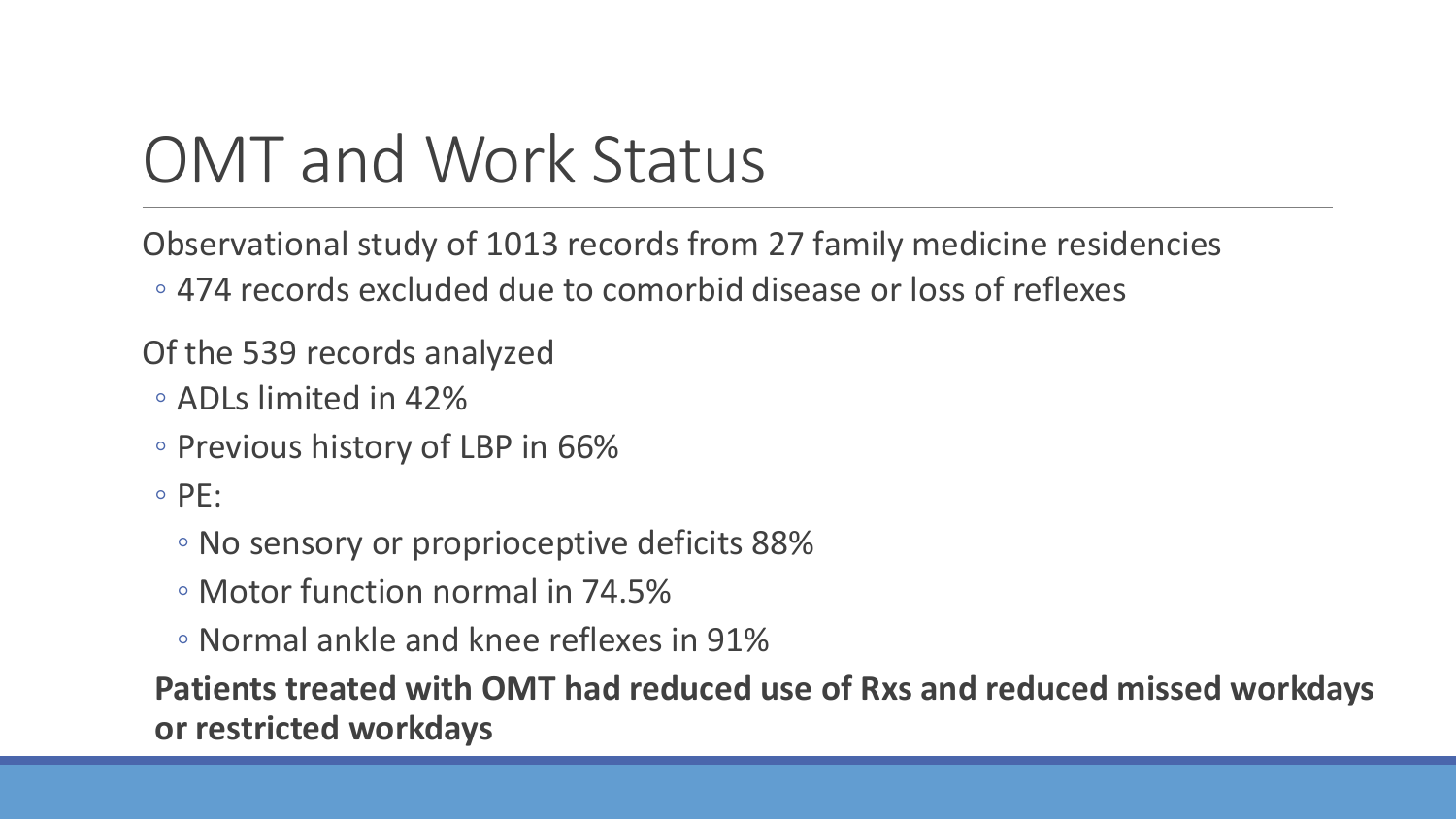#### OMT for Return to Work in Patients with Chronic LBP

Meta-analysis of 16 Randomized Controlled Trials (RCT)

OMT vs Standard Care showed significant reduction in pain

OMT vs Standard Care showed significant improvement in QOL

OMTh + Exercise vs Exercise only showed significant reduction in pain

OMTh vs Standard Care did not show a significant improvement in RTW at 12 weeks, although it did at 8 weeks after OMTh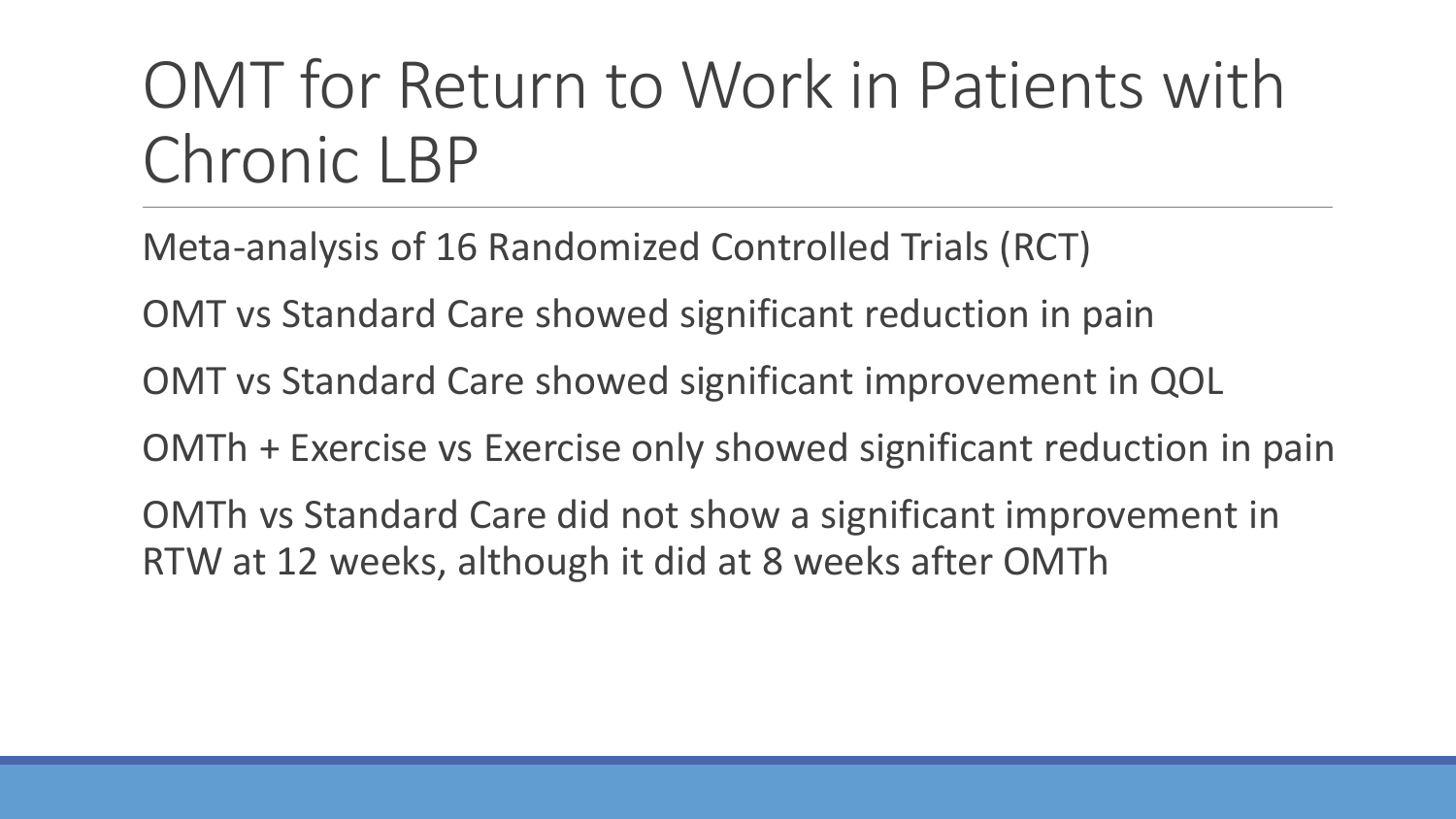#### OMT in Rural Patients

455 patients with chronic, non-malignant, low back pain

Enrolled from 2001-2011 from a rural safety-net hospital in northern TX

Findings:

Patients with stable chronic pain do not begin to improve without treatment

Single physician using multiple techniques (MFR, MET, Counterstrain, Cranial, Visceral)

Noted an increase in functional status per Oswestry Disability Index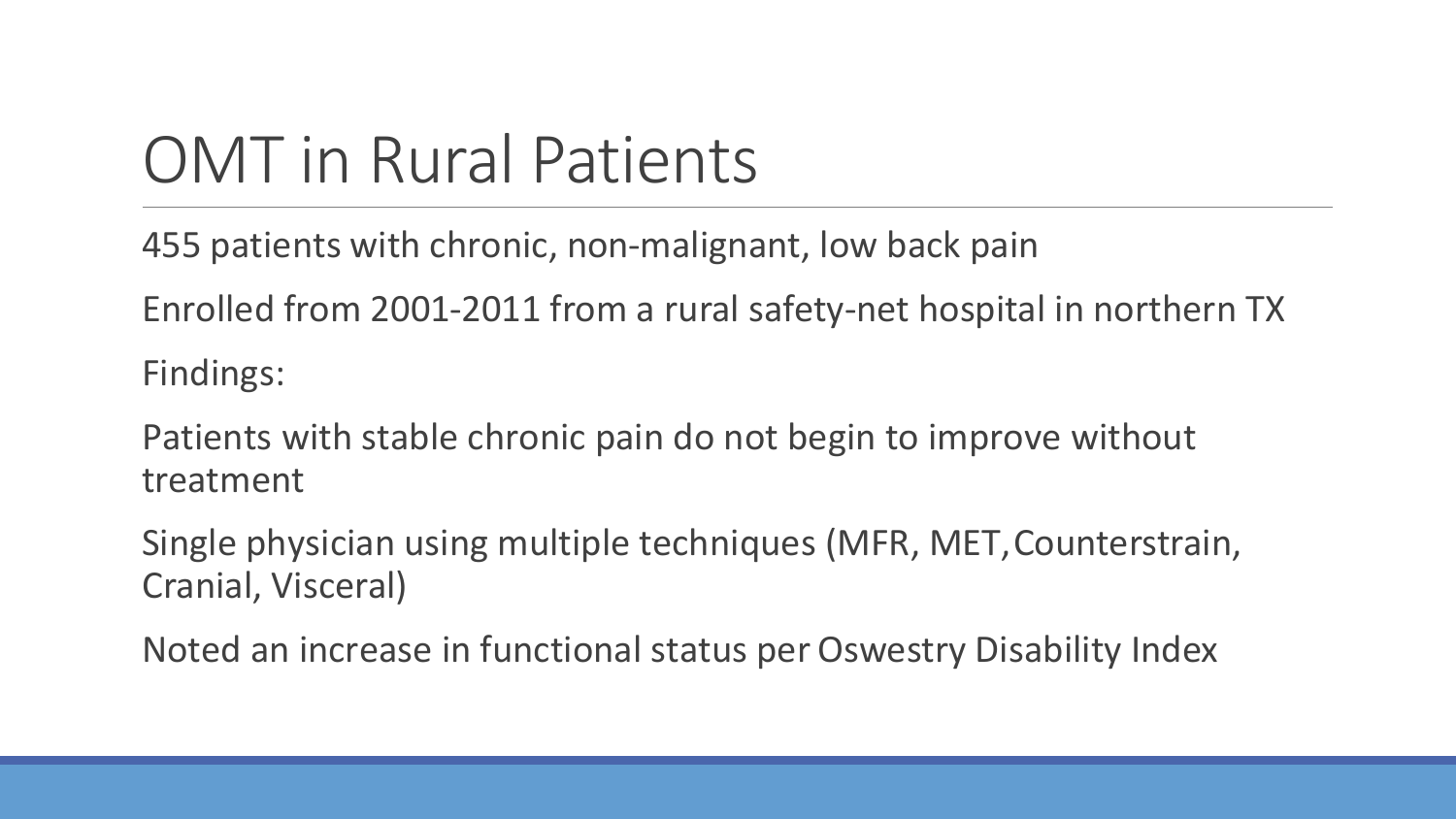#### How Does OMT Work? A Look at Biomarkers

Prospective blinded assessment

10 subjects with chronic LBP

10 subjects without chronic LBP

Studied for 5 consecutive days with blood drawn at the same time each day

OMT administered to subjects with chronic LBP on Day 4

Daily questionnaires used to assess pain and stress levels, sleep patterns, and substance use

Blood analyzed for multiple biomarkers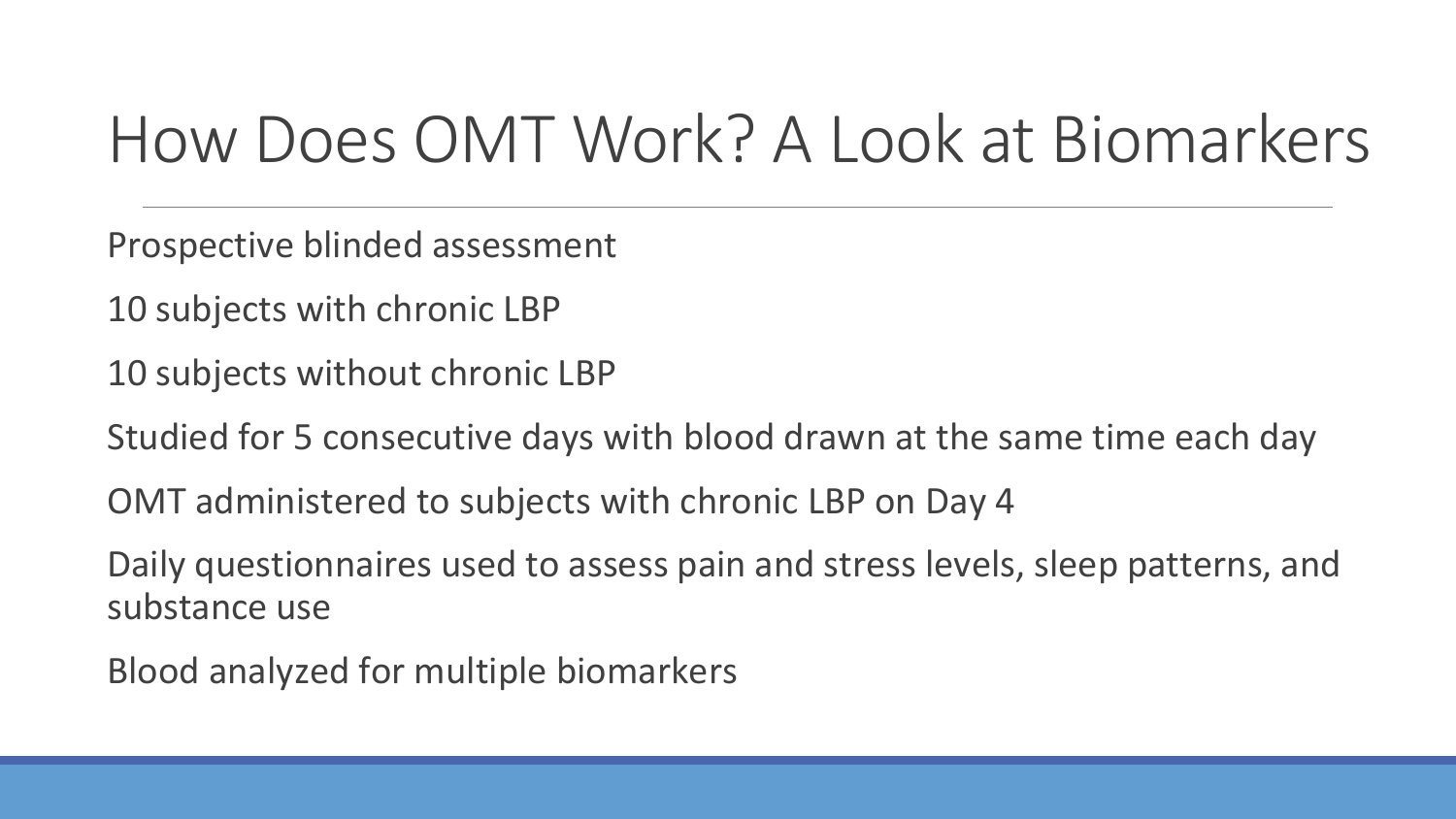#### Biomarkers

Beta-endorphins

Serotonin (5-hydroxytryptamine, 5-HT)

5-hydroxyindoleacetic acid (5-HIAA)

Anandamide (arachidonoylethanolamide, AEA)

N-palmitoylethanolamide (PEA)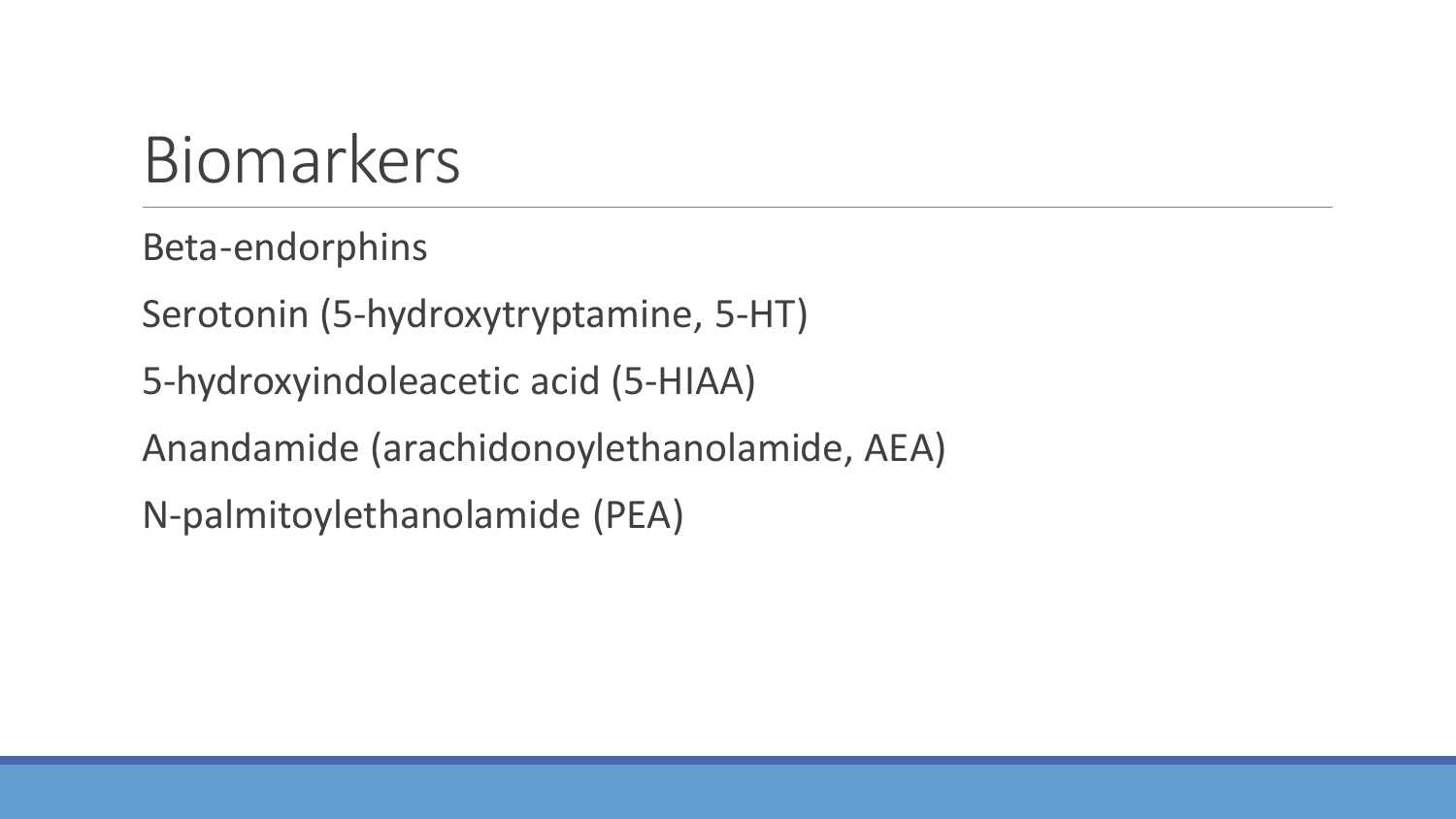#### Definitions

Beta-endorphins – an endogenous opioid which regulate inflammation via opioid receptors found on immune cells at the site(s) of inflammation.

Serotonin/5-HT/5-HIAA – major neurotransmitter of the immune system and a potent stimulant for nociceptive nerve endings. Found in platelets and basophils and at higher concentrations in blood products of folks with chronic inflammatory conditions, such as rheumatoid arthritis and fibromyalgia.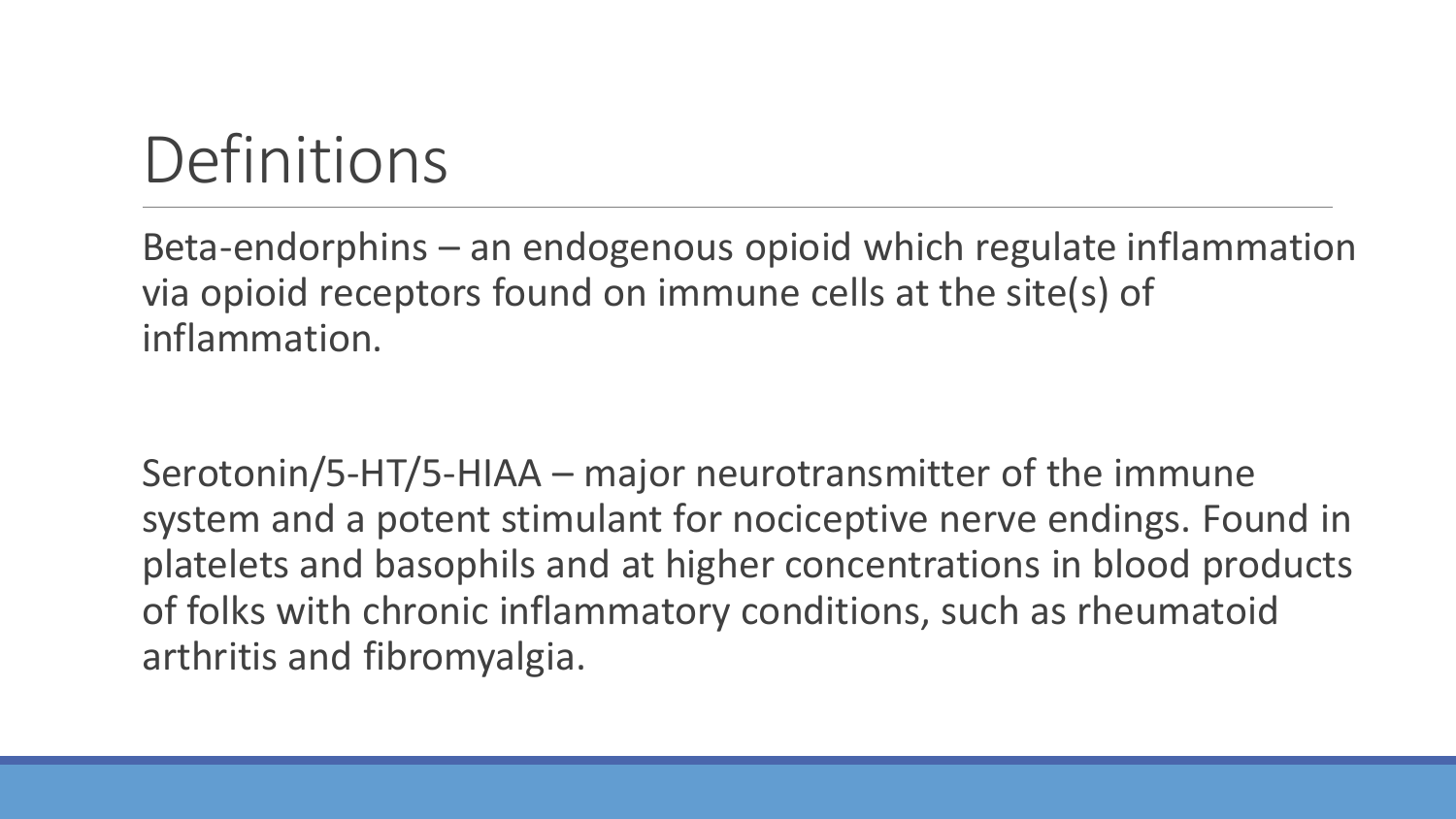#### Definitions

Endocannabinoids and Anandamide/AEA – act through receptors in the periphery, spinal and central pathways to produce analgesia, and play a role in mediating inflammatory pain. AEA has been shown to have a strong analgesic and anti-inflammatory properties in animal studies.

N-palmitoylethanolamide (PEA) – is not an endocannabinoid, but also has strong analgesic and anti-inflammatory properties.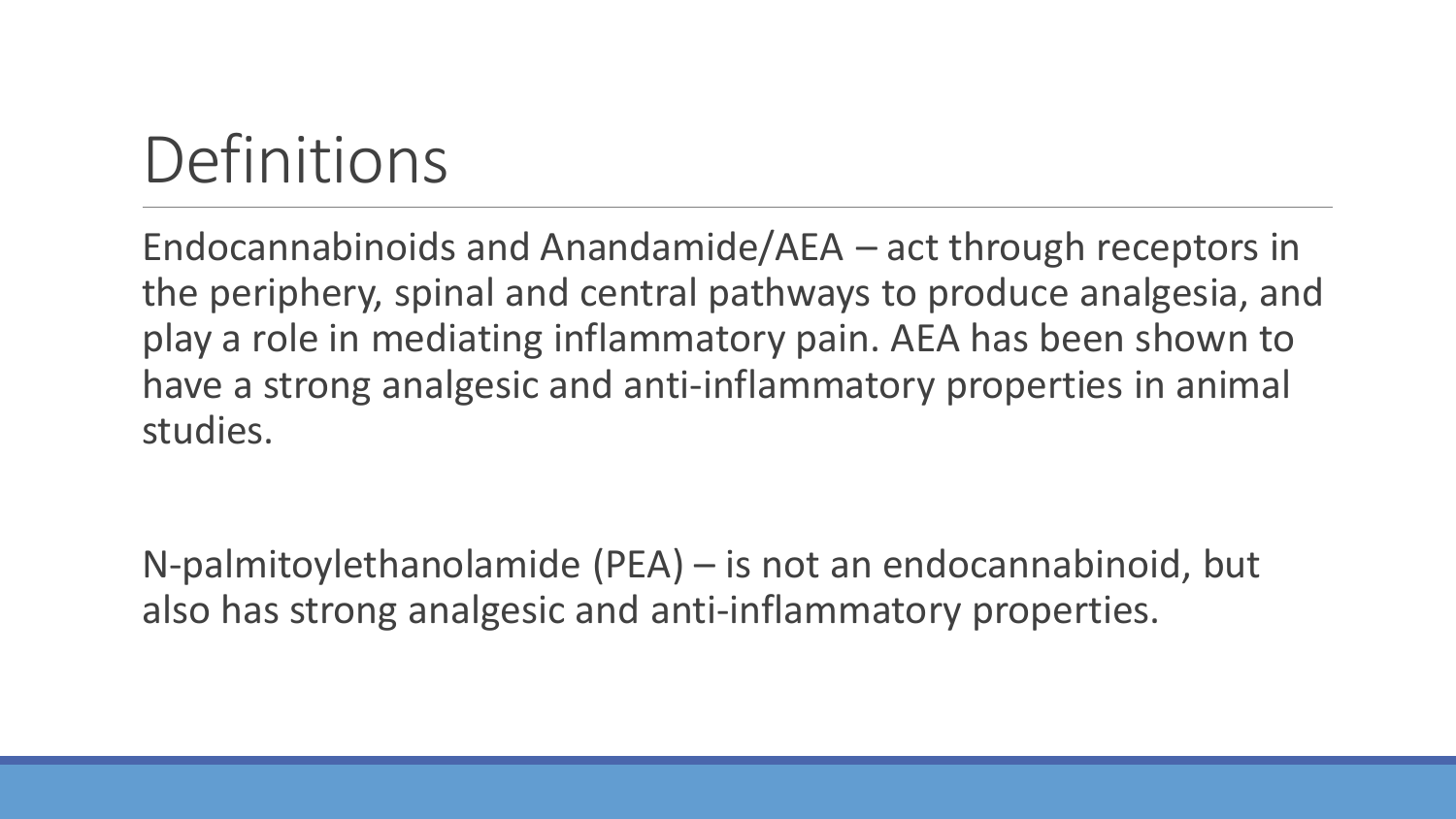#### Methods

Blood was sampled on all 5 study days at the same time

OMT administered to all subjects on Day 4 by 1 physician

OMT techniques included articulatory, muscle energy, soft tissue, Counterstrain

HVLA was not used as it wasn't possible to determine if it would be appropriate for all subjects

After 30 minutes rest post-treatment, blood was sampled on Day 4

Pain scales, stress scales, hours of sleep, use of alcohol, anticonvulsants, NSAIDs, steroids, pain medications, stimulants and caffeinated beverages were recorded daily.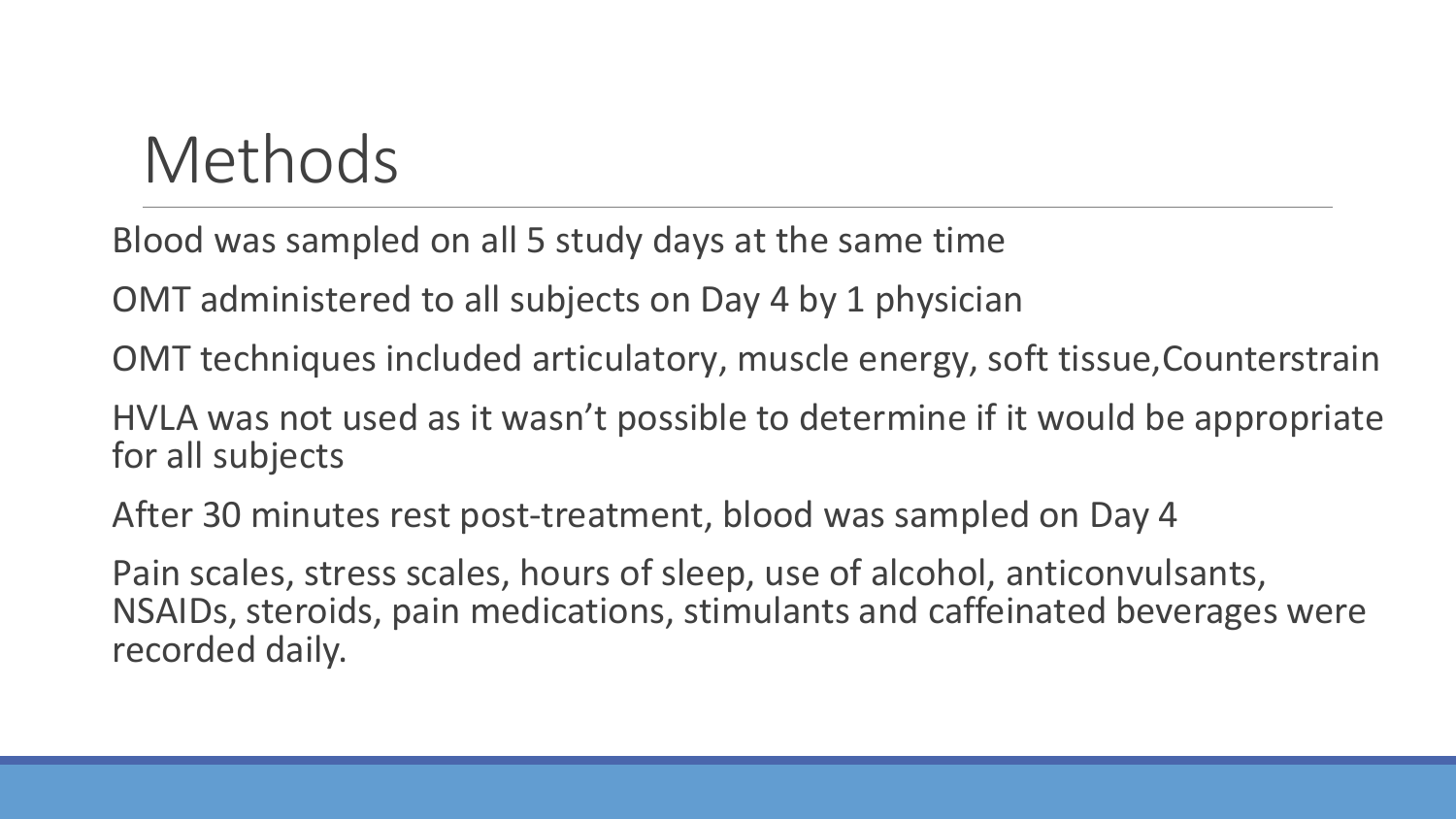#### Results Overall

Beta-endorphin increased 19% in 19/20 subjects 30 minutes after OMT, and 11% at 24 hours post-OMT.

Serotonin/5-HT levels did not change with OMT in either group on Days 1-4, but dropped 37% 24 hours post-OMT in the chronic LBP group.

5-HIAA levels did not change with OMT in either group on Days 1-3, but dropped 13% 30 minutes post-OMT

AEA decreased in 19/20 subjects 30 minutes and 24 hours post-OMT by 17%

PEA increased in 19/20 subjects 30 minutes post-OMT, 51% for those with chronic LBP and 12% for those without LBP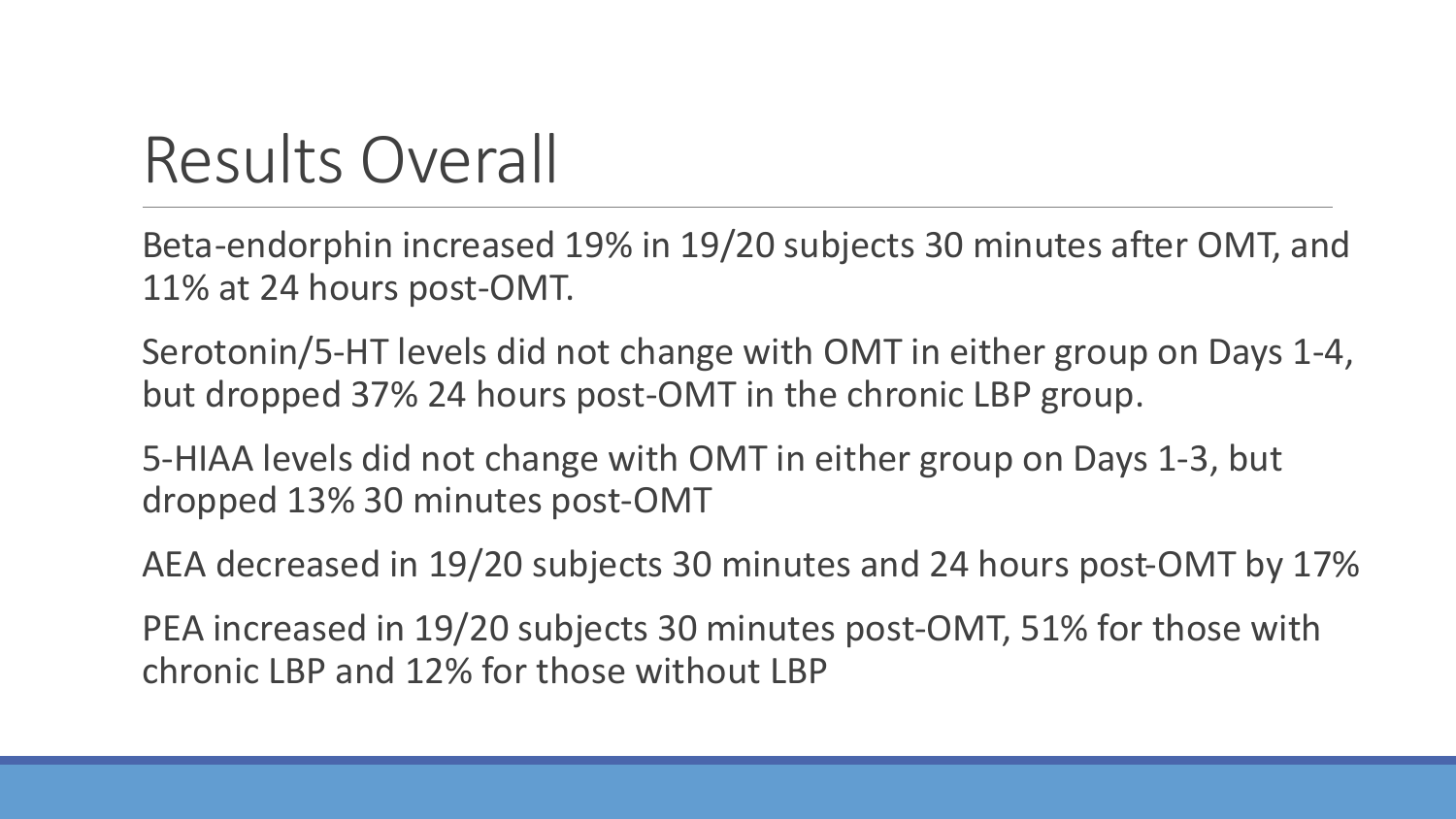#### Results in subjects with chronic LBP

Perceived pain did not correlate with changes in beta-endorphins, 5-HT, AEA or PEA at 30 minutes or 24 hours post-OMT

Stress levels significantly decreased 24 hours post-OMT

Increased NSAID use was noted on Day 4 after OMT

No changes in sleep patterns or confounding substance use noted during the study

Effects of OMT may be mediated by endogenous opioid and endocannabinoid pathways, not by serotonin pathways.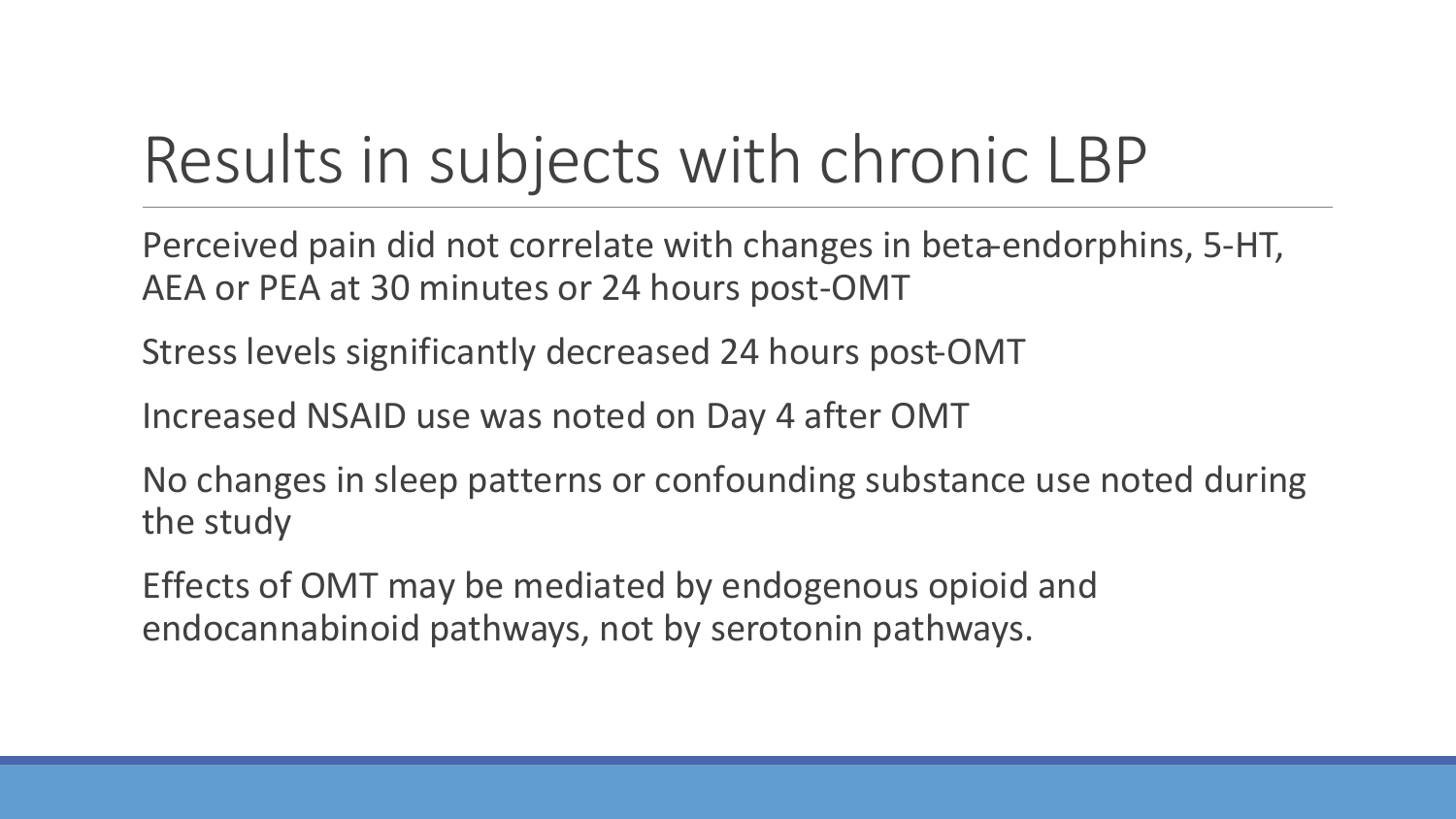## Acute Pain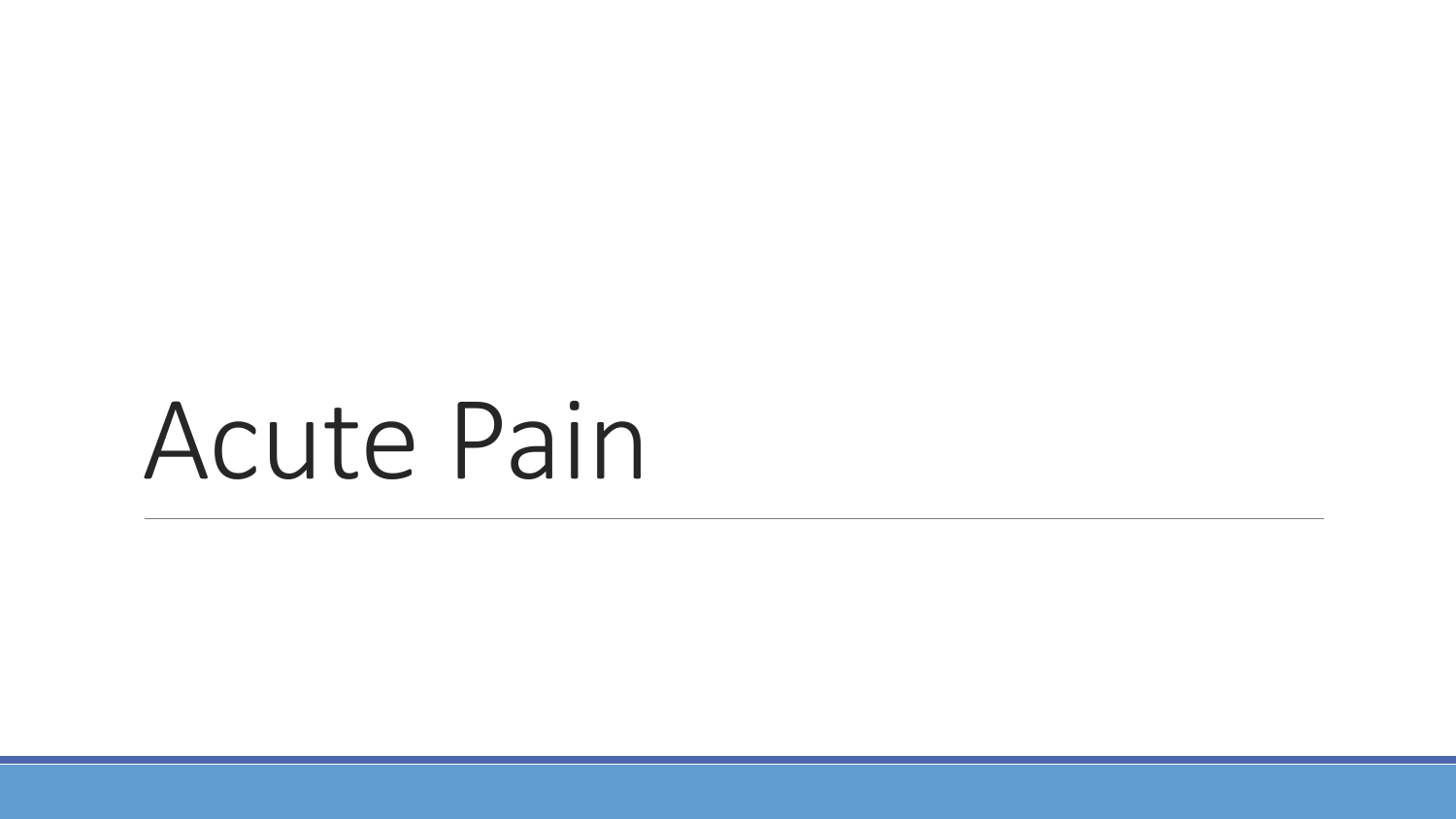#### Pre-operative OMT in TKA

Comparative, non-randomized study of 70 patients scheduled for total knee arthroplasty

OMTh group (35 subjects) received 2 sessions of treatment at 3 and 1 week prior to surgery

Standard of care group also had 35 subjects

OMTh group had less pain at rest and with walking at 1-month post-op and used less analgesics during the first week

No difference between analgesic use for weeks 2-4 in either group

No statistical difference at 6-months or 12-months post-op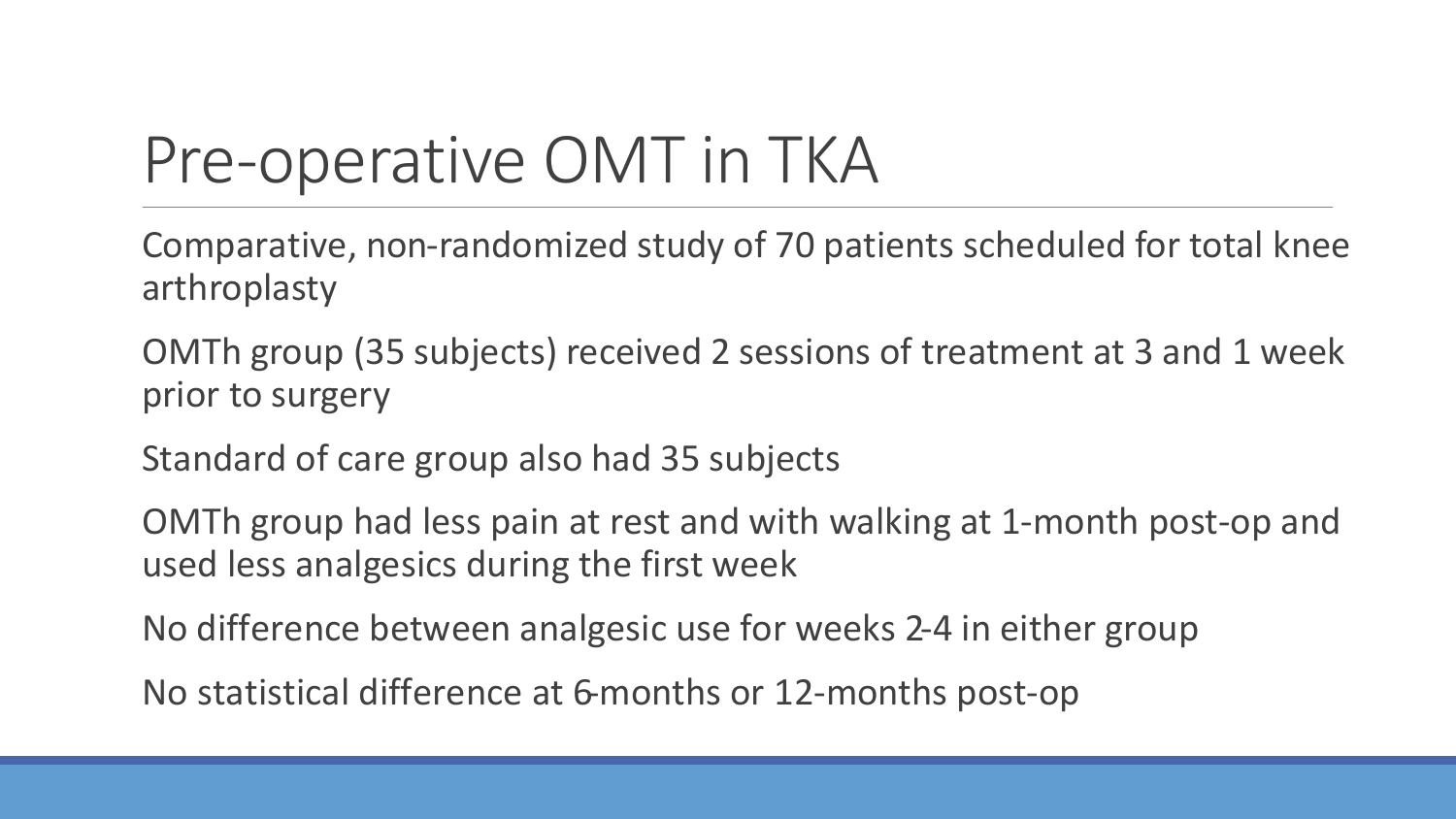#### OMT vs IM Ketorolac in the ED for Acute Neck Pain

RCT in 58 subjects presenting with acute neck pain (<3 weeks duration) to an Emergency Department

Extensive exclusion criteria

OMT vs Ketorolac IM

3 osteopathic ER-specialists who practice OMT (HVLA, muscle energy, soft tissue)

OMT applied by ER doctor who enrolled the patient

OMT group had statistically significant decrease in pain intensity 1-hour post- OMT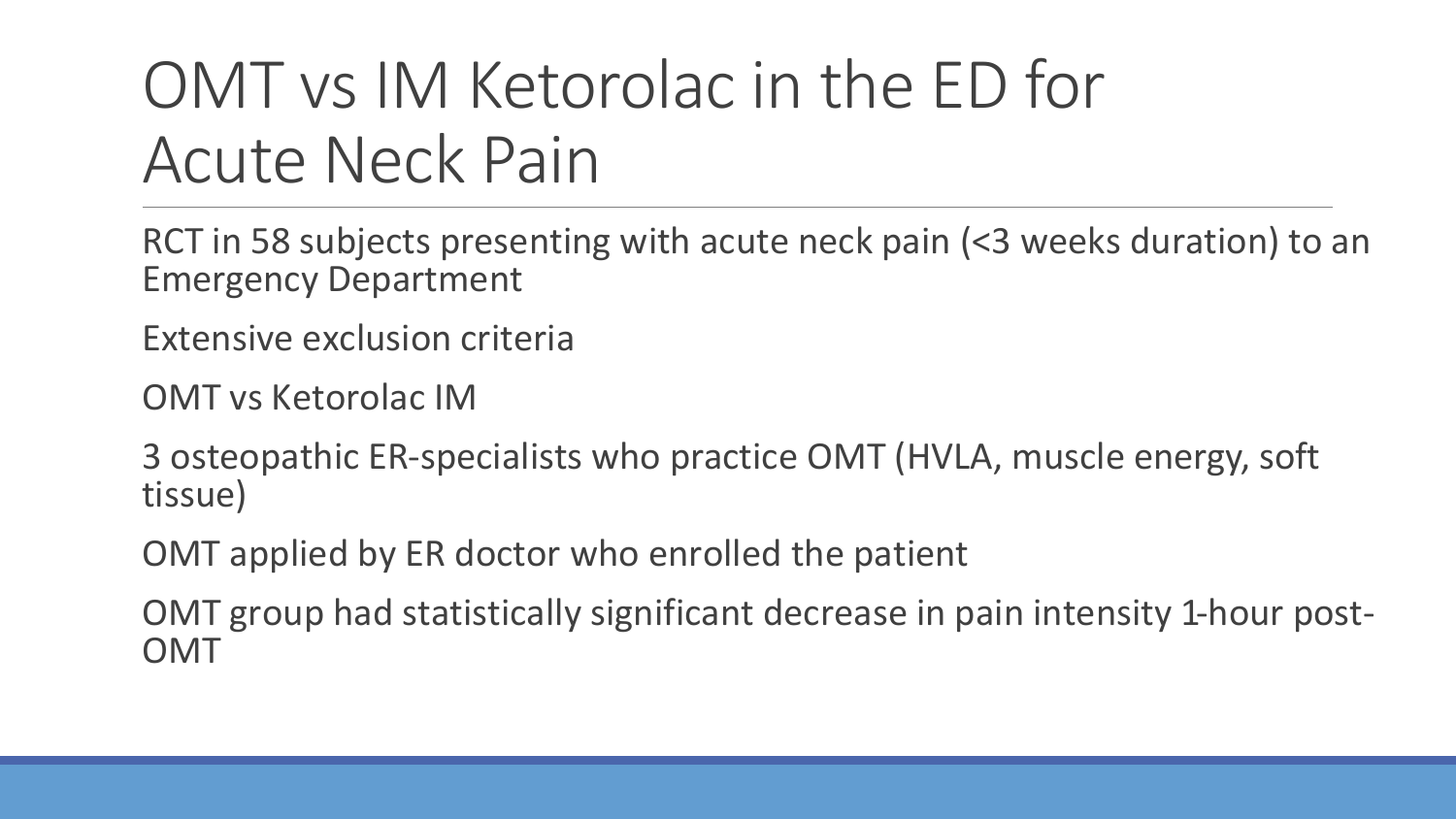### Barriers to the Application of OMT

- Poor re-imbursement other than Medicare
- Time constraints
- Lack of confidence in one's skills
- Loss of skill over time due to disuse
- Inadequate office space
- Limited by practice management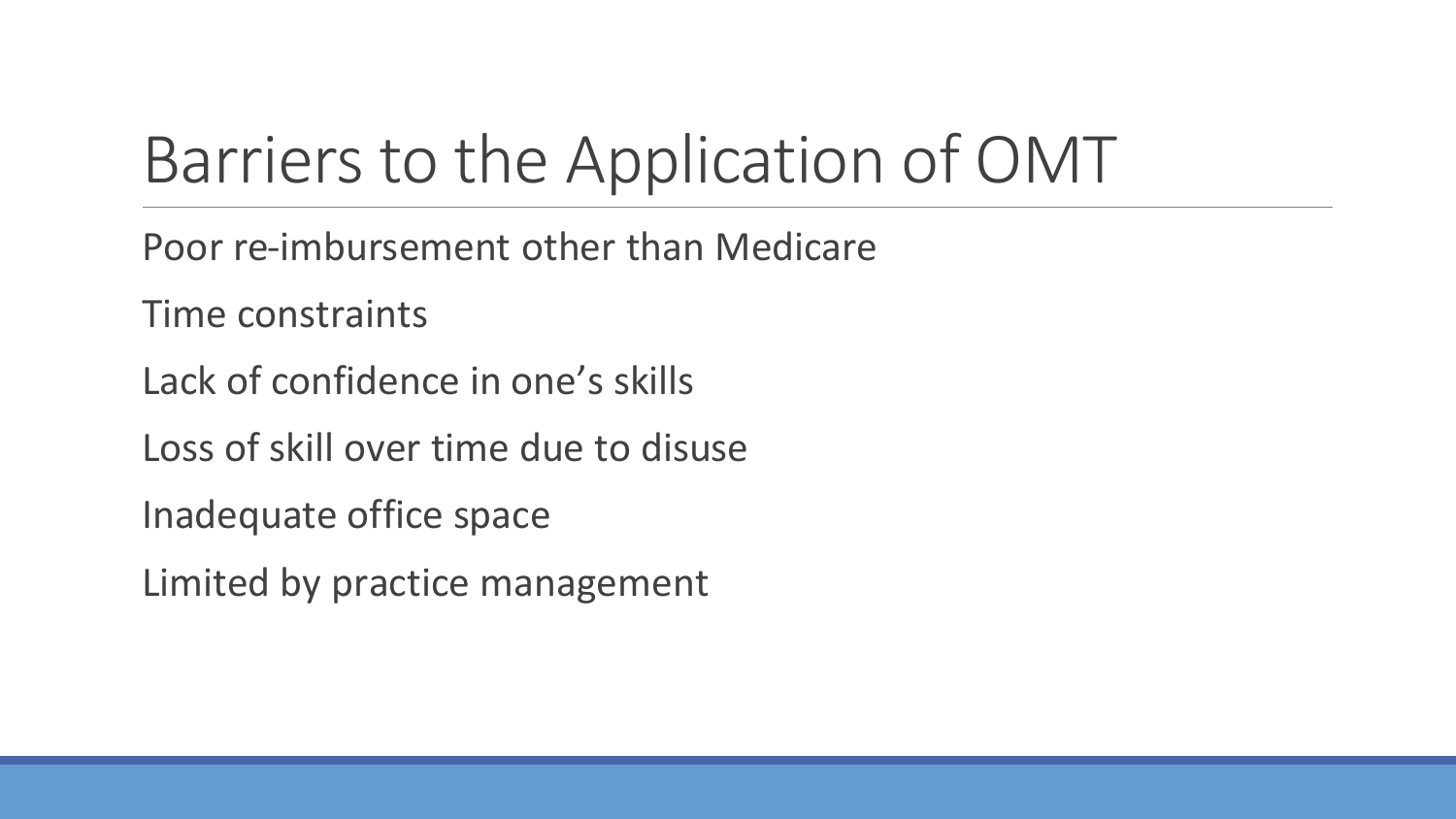### We Are Self-Healing, Self-Regulating

Structure and function are reciprocal. OMT improves function and structure.

Incorporating the 5 Models makes the patient feel heard and touched at every level.

The more your evaluation is multifactorial and includes the biopsychosocial elements, reflecting in a comprehensive patient-tailored treatment plan, the greater the decrease in the patient's pain scores and better QOL.

\*A collaborative doctor-patient relationship allows the physician to participate in the patient's healing process and allows the doctor to heal themselves.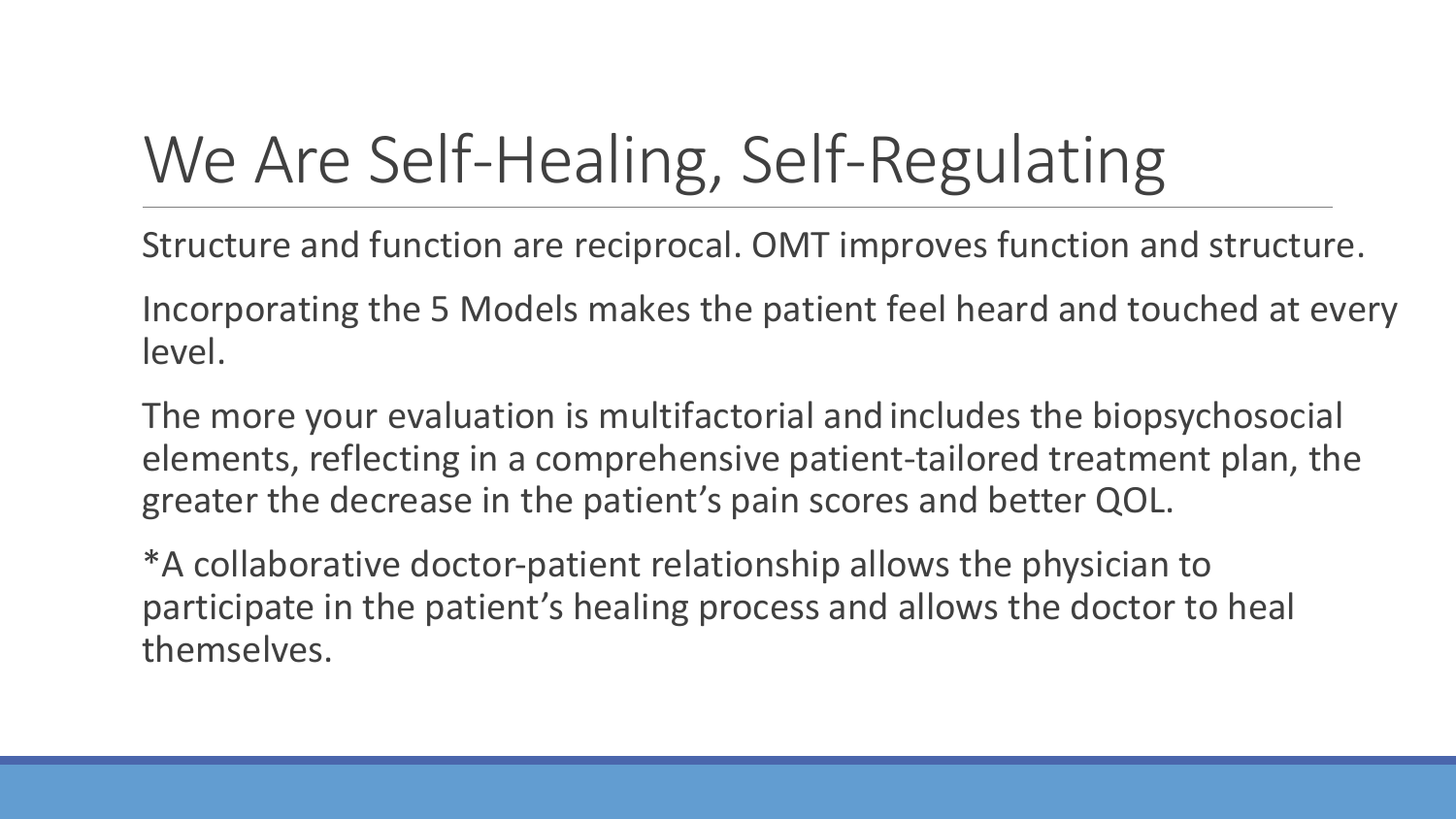#### **Citations**

- 1. "American Osteopathic Association Guidelines for Osteopathic Manipulative Treatment (OMT) for Patients with Low Back Pain," JAOA, 2010, Nov 1;110(11):653-666
- 2. "American Osteopathic Association Guidelines for Osteopathic Manipulative Treatment (OMT) for Patients with Low Back Pain," JAOA, 2016, Aug 1;116(8):536-49
- 3. "Osteopathic Medical Care With and Without Osteopathic Manipulative Treatment in Patients with Chronic Low Back Pain: A Pain Registry-Based Study," JAOA, 2020, Feb 1;120(2):64-73
- 4. "Use of osteopathic manipulative treatment for low back pain patients with and without medications history," Stephanie Montrose\*, MS, DO, Mark Vogel, PhD and Kimberly R. Barber, PhD J Osteopath Med 2021; 121(1): 63–69
- 5. "OMT Associated With Reduced Analgesic Prescribing and Fewer Missed Work Days in Patients With Low Back Pain: An Observational Study," Prinsen J, Hensel K, Snow R, JAOA, 2014, Feb;114(2):90-98
- 6. Foundations for Osteopathic Medicine, 4th edition, M Seffinger, ed., Wolters Kluwer, 2018, "Chronic Pain Management"